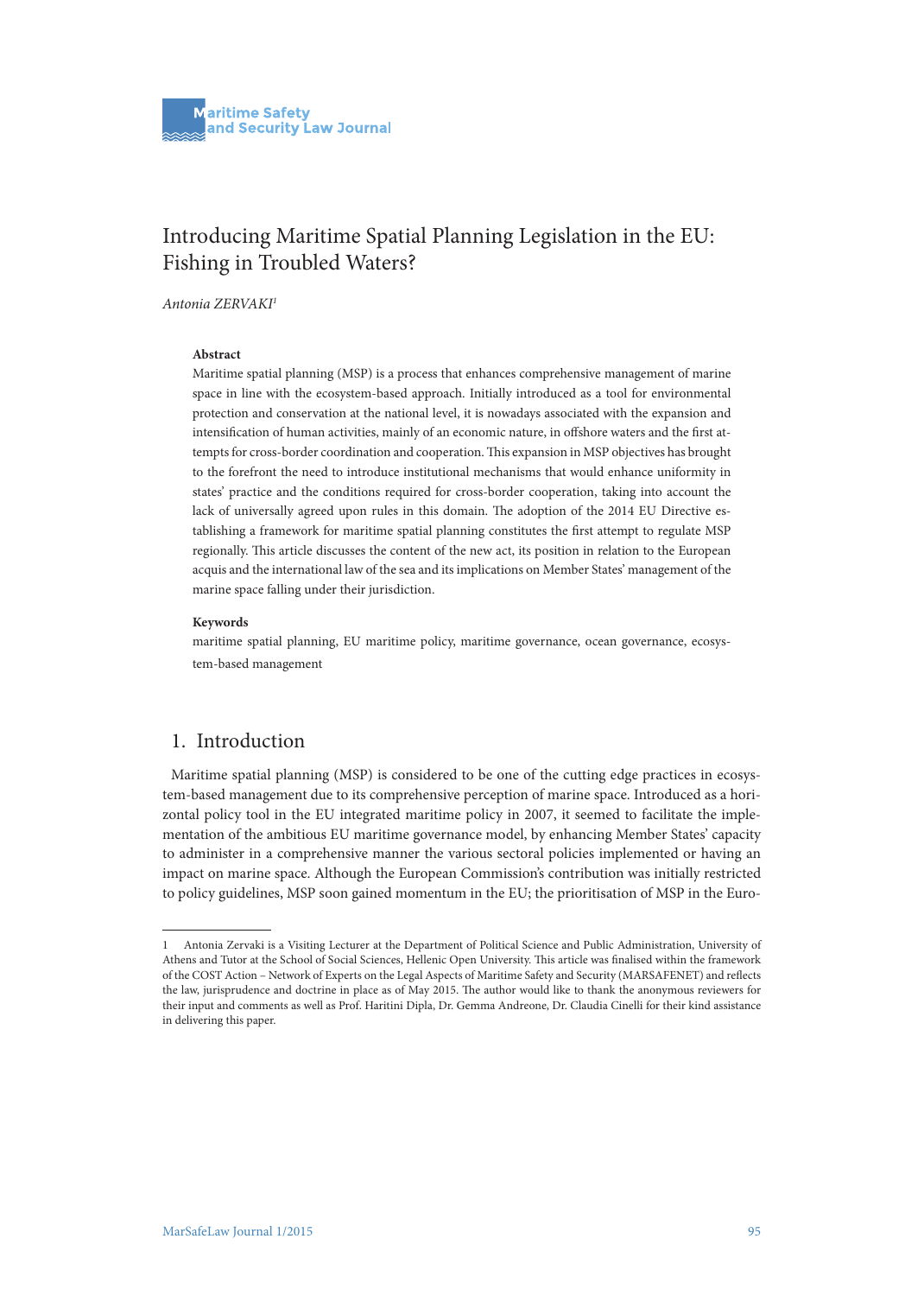

pean Commission's agenda coincided with the institution's efforts to reverse the impact of the global financial crisis on the European economy. Thus, although initially introduced as a tool for the conservation of marine sustainability, the growing interest vested in offshore activities, as well as the prime concern in economic dimensions of maritime affairs, contributed to the Commission's reappraisal of MSP both in relation to its content as well as in terms of its legal form.

In this context, the launching of a legislative procedure on behalf of the Commission in March 2013 catering for integrated coastal zone management (ICZM) and MSP constituted a very ambitious venture, being the first attempt to introduce an international legal framework for MSP. This shift from soft law to legally binding rules, however, has become a highly contentious issue within EU institutions and among Member States. The criticism received was mainly due to the confusion created in relation to the proposed act's contested conformity with EU fundamental principles, Member States' reluctance to adopt MSP legislation at the EU level since their practice in this domain was far from uniform and the institutional ambiguity derived from the lack of universally agreed rules on MSP. A Directive catering solely for to MSP was finally adopted in July 2014, having undergone several changes both in terms of its substantive as well as its procedural provisions.

This article discusses the EU's approach to MSP within the broader context of MSP evolution and practice, by analysing the content of the new MSP Directive as well as its position vis-à-vis the European *acquis* and international law of the sea. These issues will be examined in light of the obligations introduced for Member States and the challenges that go hand in hand with the Directive's implementation in the different European maritime regions.

# 2. MSP: an evolving concept and practice

### 2.1 The emergence and evolution of MSP

Spatial planning of the marine environment emerged in the early 1980s as an environmental conservation management process used by national authorities in order to address the challenges arising from stress exposure of marine protected or sensitive areas due to anthropogenic activity and/or natural processes. Australia is considered to be a pioneer in this domain since it was the first to introduce MSP at the Great Barrier Reef Marine Park<sup>2</sup> management scheme in 1981.<sup>3</sup> MSP proliferated around the globe in the 1990s and 2000s; several countries have adopted legislative measures and

<sup>2</sup> Based on a multiple zoning system, established by the Great Barrier Reef Marine Park Act (AU) 1975 applying to an area of 344,400 km<sup>2</sup>.

<sup>3</sup> Jon Day, 'The need and practice of Monitoring, Evaluating and Adapting Marine Planning and Management – Lessons from the Great Barrier Reef' (2008) 32 Mar Policy 823. For an elaborate account of the MSP profile and its evolution, see Richard Kenchington and Jonathan Day, 'Zoning, a fundamental cornerstone of effective Marine Spatial Planning: lessons learnt from the Great Barrier Reef, Australia' (2011) 15 J Coast Conservat 271.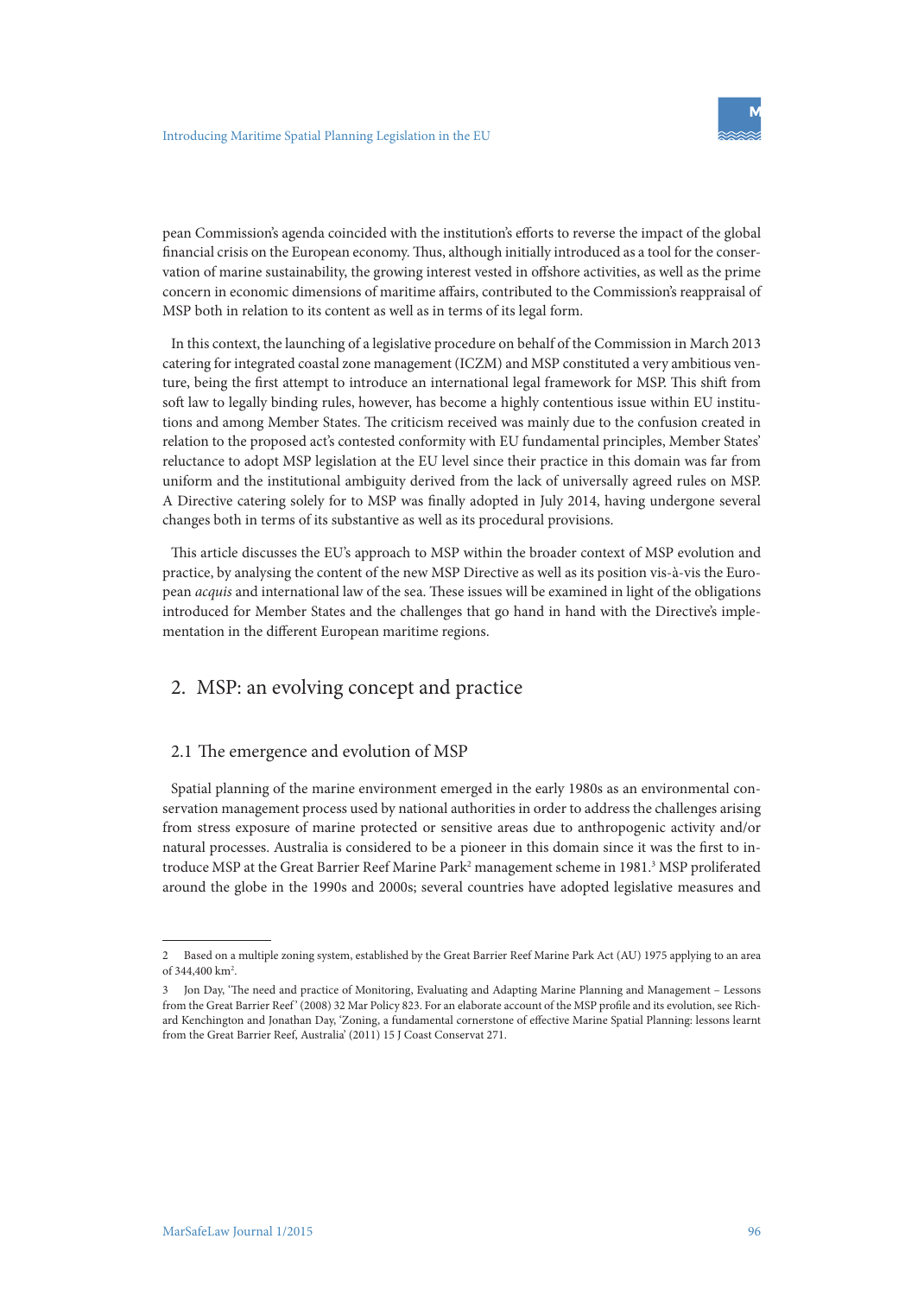

institutional mechanisms for the design and implementation of spatial plans in the marine waters under their jurisdiction.<sup>4</sup> These projects were conducted depending on the spatial scale of their application, namely:

(a) in large marine areas, based on the philosophy of large marine ecosystems,<sup>5</sup> as in the cases of the Eastern Scotian Shelf Integrated Ocean Management Plan<sup>6</sup> under Canada's Oceans Act of 1997<sup>7</sup> or Great Britain's English territorial sea and Exclusive Economic Zone (EEZ) MSP under the 2009 Marine and Coastal Access Act;<sup>8</sup> and

(b) in marine areas of a smaller scale, as in the cases of the Florida Keys National Marine Sanctuary in the USA,<sup>9</sup> China's functional zoning system<sup>10</sup> and most of the European countries (Belgium,<sup>11</sup>

<sup>4</sup> For a comprehensive account of national MSPs, see Steven Jay and others, 'International Progress in Marine Spatial Planning' (2013) 27 OCYB 171; Nicole Schaefer, Vittorio Barale, 'Maritime spatial planning: opportunities & challenges in the framework of the EU integrated maritime policy' (2011) 15 J Coast Conservat 237, 244; UNESCO, 'MSP around the world' <www.unesco-ioc-marinesp.be/msp\_around\_the\_world> accessed 10 June 2015.

<sup>5</sup> The concept of large marine ecosystems first appeared in the 1995 Global Environment Facility Operational Strategy. See Global Environment Facility, 'GEF Revised Operational Guidelines' (1995) GEF/C.6/3, 57, 68. The term refers to maritime regions of about 200,000km<sup>2</sup> or greater, defined not by administrative criteria but by bathymetry, hydrography, productivity and trophic interaction. However, it should be taken into account that states' maritime jurisdiction is a prerequisite for MSP implementation, thus reference to the concept of large marine ecosystems is made in terms of the size of the area falling into the scope of a management plan, which lies within the jurisdictional limits of coastal states but still, due to its breadth, constitutes an ecological entity. At the regional or international level, the perception of marine space as large marine ecosystems is anticipated to foster 'harmonization of law [among states], participation in regional institutions and efforts, creation of treaty regimes, and provision for dispute settlement'. See Lawrence Juda, Timothy Hennesey, 'Governance Profiles and the Management of the Uses of Large Marine Ecosystems' (2001) Ocean Dev & Int'l L 43, 57.

<sup>6</sup> This integrated ocean management plan, completed in 2008, covers an area of 325,000km2 . UNESCO, 'Marine Spatial Planning Initiative - Canada (ESSIM)' <www.unesco-ioc-marinesp.be/msp\_practice/canada\_essim> accessed 8 June 2015.

<sup>7</sup> Ocean Act (Canada) 1996, enacted in 1997.

<sup>8</sup> Marine and Coastal Access Act (UK) 2009. Section 55 of the Act delegated the Marine Management Organization to conduct MSP for the territorial sea and EEZ of England, corresponding to a total of 253,000 km<sup>2</sup>. See UNESCO, 'Marine Spatial Planning Initiative – United Kingdom (England)' <www.unesco-ioc-marinesp.be/msp\_around\_the\_world/united\_kingdom\_england> accessed 6 June 2015.

<sup>9</sup> Introduced in 1997, MSP for Florida Keys National Marine Sanctuary covers an area of 9,600 km2 . UNESCO, 'Marine Spatial Planning Initiative – United States (Florida Keys)' <www.unesco-ioc-marinesp.be/spatial\_management\_practice/united\_states\_florida\_keys> accessed 5 June 2015.

<sup>10</sup> China has introduced a system of Marine Functional Zoning Plans (MFZP) with the Law of the People's Republic of China on the Use of Sea Areas, adopted in 2002. This system allocates human activities using a zoning system designed according to the ecological and geographical specificities of each maritime subregion. MFZP is currently applied on China's territorial sea, covering an estimated area of 174,000 km<sup>2</sup>. UNESCO, 'Marine Spatial Planning Initiative - China' <www.unesco-ioc-marinesp.be/spatial\_management\_practice/china> accessed 5 June 2015.

<sup>11</sup> Covering an area of 3,600 km2 , UNESCO, 'Marine Spatial Planning Initiative – Belgium' <www.unesco-ioc-marinesp. be/spatial\_management\_practice/belgium> accessed 5 June 2015. A Royal Decree was adopted in Belgium in March 2014 on MSP for the Belgian part of the North Sea, covering the territorial sea, the continental shelf and the EEZ. See also Erik Olsen and others, 'Integration at the Round Table: *Marine Spatial Planning in Multi-Stakeholder Settings' (2014) 9* PLoS ONE e109964.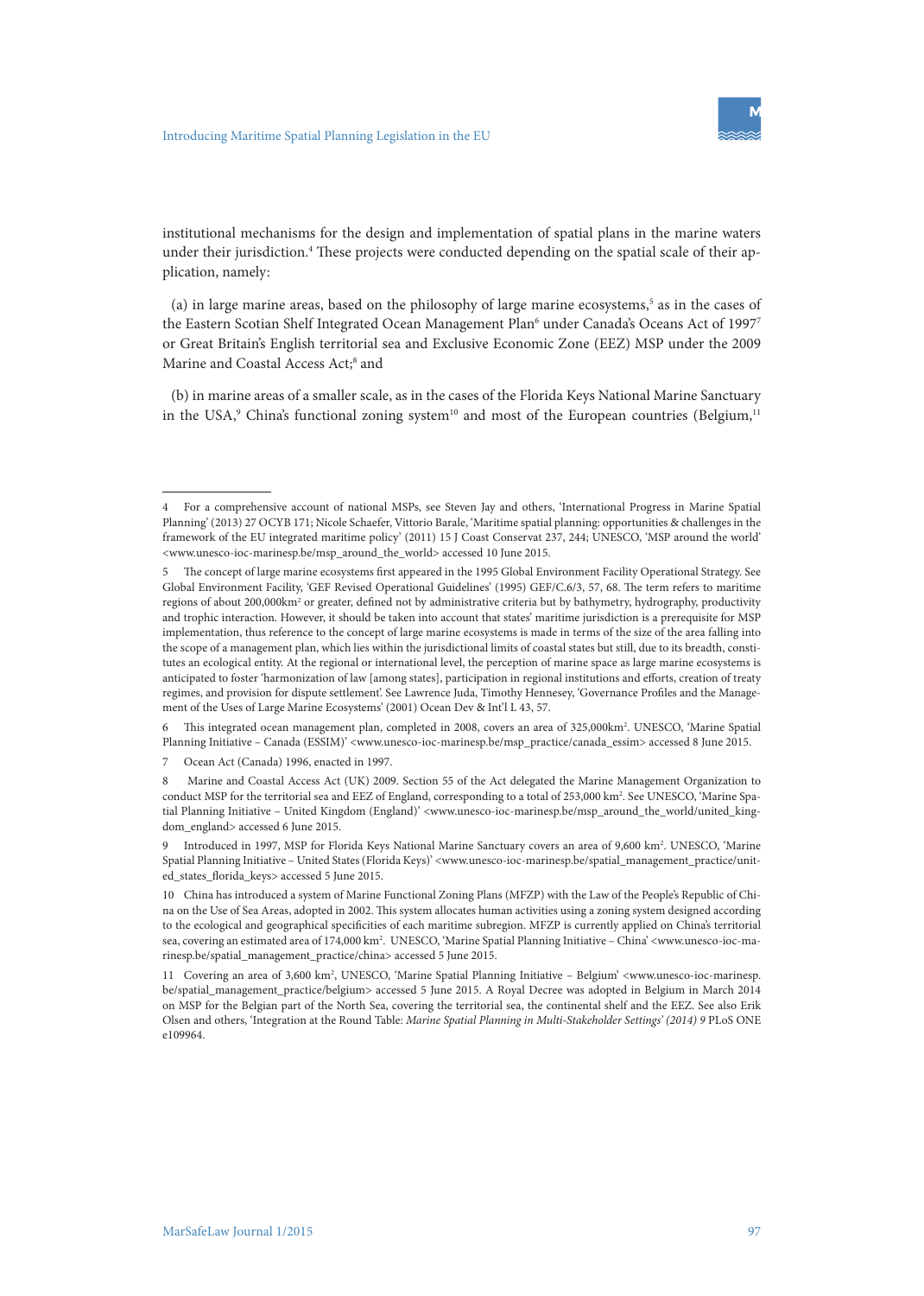

#### Germany,<sup>12</sup> the Netherlands,<sup>13</sup> etc.).

In the European seas, however, due to the proximity of adjacent or opposite states and the jurisdictional fragmentation of the marine space thereof, it soon became evident that small-scale MSP projects confined the effectiveness of MSP processes. In this context, the first transboundary project was realised in the Wadden Sea region by Germany, Denmark and the Netherlands,<sup>14</sup> while a number of pilot projects followed, sponsored by the European Commission, such as the Plan Bothnia in the Baltic Sea,<sup>15</sup> the Maspnose Plan in the North Sea<sup>16</sup> or the most recently launched Adriplan in the Adriatic-Ionian Sea.17

### 2.2 MSP conceptual and normative premises

What is evident from the above-mentioned state and regional practice is that MSP implementation,

- (a) while taking into account local needs and specificities, is related to a comprehensive perception of the marine space, which transcends administrative boundaries and focuses on the biophysical and geographical features of larger maritime areas;
- (b) whether conducted and implemented at the national level or regionally, has been consistent with international law allocating states' rights and obligations at sea;<sup>18</sup>
- (c) encompasses a gradual shift from conducting MSP strictly for environmental management to a more comprehensive perception of spatial allocation of human activities and natural

<sup>12</sup> MSP in Germany covers an area of 33,100 km<sup>2</sup> (approximately 28,600 km<sup>2</sup> in the North Sea and about 4,500 km<sup>2</sup> in the Baltic Sea), UNESCO, 'Marine Spatial Planning Initiative - North/Baltic Seas' <www.unesco-ioc-marinesp.be/msp\_practice/ germany\_north\_baltic\_seas> accessed 5 June 2015. MSP jurisdiction is shared by German federal authorities for the EEZ and German federal sates for the territorial sea.

<sup>13</sup> In the Dutch part of the North Sea, covering both territorial waters and the EEZ in an area of about 58,000 km<sup>2</sup>, UNE-SCO, 'Marine Spatial Planning Initiative – The Netherlands' <www.unesco-ioc-marinesp.be/spatial\_management\_practice/ the\_netherlands> accessed 5 June 2015.

<sup>14</sup> Within the framework of the tripartite cooperation for the protection of the marine environment launched in the 1970s, inaugurated with the adoption of the Joint Declaration on the Protection of the Wadden Sea in 1982; the Declaration was updated in 2010 making explicit reference to ICZM and MSP activities. See Joint Declaration on the Protection of the Wadden Sea, 9 December 1982 and Sylt Declaration and 2010 Joint Declaration, 11<sup>th</sup> Trilateral Governmental Conference on the Protection of the Wadden Sea, Westerland/Sylt 18 March 2010 <www.waddensea-secretariat.org/trilateral-cooperation/ organisational-structure> accessed 14 May 2015.

<sup>15</sup> Project Plan Bothnia – A Maritime Spatial Planning Process in the Baltic Sea (2010-2012) <http://planbothnia.org/ about/> accessed 6 June 2015.

<sup>16</sup> Project MASPNOSE – Maritime Spatial Planning in the North Sea (2010-2012) <www.wageningenur.nl/en/show/Maspnose-Maritime-spatial-planning-in-the-North-Sea.htm> accessed 6 June 2015.

<sup>17</sup> Project ADRIPLAN - Adriatic Ionian Maritime Spatial Planning (2013-2015) <http://adriplan.eu/index.php/project/objectives> accessed 5 June 2015.

<sup>18</sup> For a comprehensive analysis of the international legal regime on maritime spatial planning, see Frank Maes, 'The International Legal Framework for Marine Spatial Planning' (2008) 32 Mar Policy 797; MRAG, 'Legal Aspects of Maritime Spatial Planning', Final Report to DG Maritime Affairs and Fisheries, Framework Service Contract, No. FISH/2006/09-LOT-2, October 2008; and HELCOM, 'Joint HELCOM-VASAB Maritime Spatial Planning Working Group Report 2010-2013' (2013).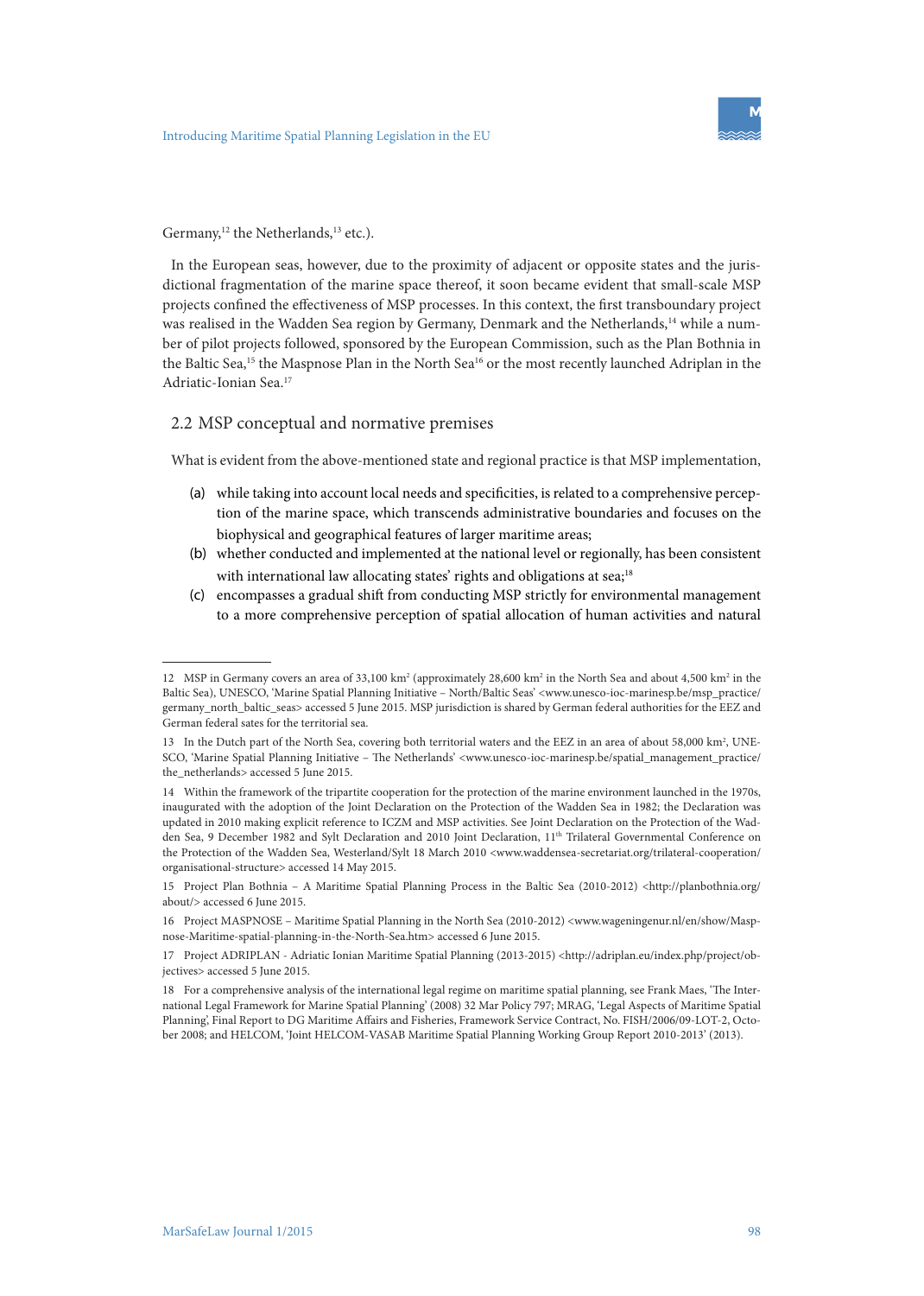

#### processes on the marine space.

The latter were confirmed by UNESCO's<sup>19</sup> first attempt to provide a definition and codify the main principles for MSP development and implementation. According to UNESCO, MSP constitutes

a [public] process of analyzing and allocating parts of three dimensional marine spaces to specific uses, to achieve ecological, economic and social objectives that are usually specified through the political process; [the latter] usually results in a comprehensive plan or vision for a marine region. MSP is an element of [ecosystem-based] sea use management.<sup>20</sup>

Thus, the MSP objective is the delivery of a comprehensive spatial plan (CSP) for a specific marine area or ecosystem. A CSP is discerned by its three-dimensional character since it addresses activities taking place on the seabed and subsoil, the water column and the surface of the sea. According to the European Commission, '[t]ime should also be taken into account as a fourth dimension, as the compatibility of uses and the "management need" of a particular maritime region might vary over time.<sup>21</sup> Maritime spatial plans contain the general vision as well as the operational objectives to be realised in a certain time span, describe the management, assessment and review procedures and make use of existing or introduce new - where necessary - institutional provisions for the management of competing human activities in specific marine areas, usually through the introduction of zoning methodology and/or a permit system.<sup>22</sup>

The most significant MSP components could be codified as follows.

#### 2.2.1 Ecosystem-based approach to the marine space

In spite of the fact that the concept of ecosystem-based approach is lacking a 'universally agreed

<sup>19</sup> UNESCO's Intergovernmental Oceanographic Commission (IOC) and the Man and the Biosphere Programme organised the first international workshop on the use of MSP as a tool to implement ecosystem-based, sea use management in 2006. See UNESCO, 'Marine Spatial Planning Initiative – MSP Workshop 2006 <www.unesco-ioc-marinesp.be/msp\_workshop\_2006> accessed 2 June 2015. It should be mentioned that the Man and the Biosphere Programme, introduced in 1971, was the first attempt by the international community to implement a zoning system for the preservation of natural and cultural resources. See UNESCO, 'Man and the Biosphere Programme' <www.unesco.org/new/en/natural-sciences/environment/ecological-sciences/man-and-biosphere-programme/> accessed 5 June 2015.

<sup>20</sup> This is a consolidated definition from Charles Ehler and Fanny Douvere, *Visions for a Sea Change. Report of the First International Workshop on Marine Spatial Planning. Intergovernmental Oceanographic Commission and Man and the Biosphere Programme*, IOC Manual and Guides No 46, ICAM Dossier No 3 (UNESCO 2007) 13; and Charles Ehler and Fanny Douvere, *Marine Spatial Planning: a step by step approach toward ecosystem-based management. Intergovernmental Oceanographic Commission and Man and the Biosphere Programme*, IOC Manual and Guides No 53, ICAM Dossier No 6 (UNESCO 2009) 7, 10, 18.

<sup>21</sup> Commission of the European Communities 'A Roadmap for Maritime Spatial Planning: Achieving Common Principles in the EU' (Communication) COM (2008) 791 final, 9.

<sup>22</sup> Ehler and Douvere, *Marine Spatial Planning: a step by step approach toward ecosystem-based management. Intergovernmental Oceanographic Commission and Man and the Biosphere Programme* (n 20) 22. See also Hermanni Backer, 'Transboundary Maritime Spatial Planning: A Baltic Sea Perspective' (2011) 15 J Coast Conservat 279, 280.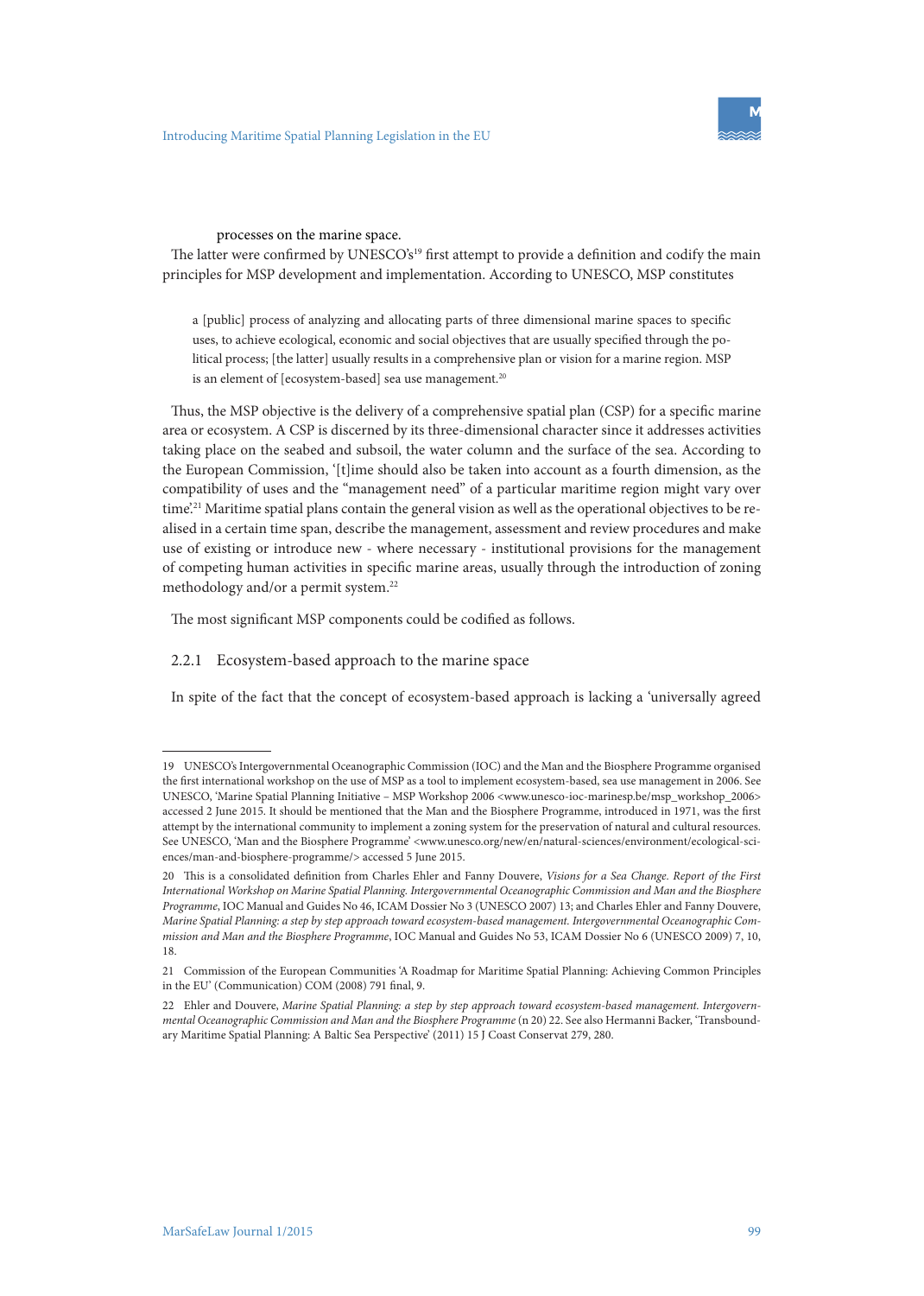

definition<sup>',23</sup> there is a minimum consensus on its main features<sup>24</sup> at the international level,<sup>25</sup> namely (a) its comprehensive character, encompassing both ecosystemic and biological features and processes as well as political and socio-economic parameters;<sup>26</sup> (b) the perception of marine space as an ecological unity<sup>27</sup> often requiring intergovernmental cooperation; (c) the threefold approach to the marine environment encompassing application of the precautionary principle, the sustainable use of marine resources and the restoration of marine ecosystems; (d) the participatory decision-making processes, involving stakeholders and local communities' involvement in the design, implementation and assessment of management plans; (e) the adoption of institutional processes that allow for the integration of different sectoral policies in strategic and management planning; and (f) the decisive role of marine knowledge both in terms of the output of scientific research and traditional/indigenous experience and practice.

In this context, the main parameters for ecosystem-based MSP28 may be discerned into *institutional*: ranging from the adoption of national legislation and institutional mechanisms for the effective implementation of relevant international and regional legal instruments; *managerial*: such as the adoption of 'high level' and 'operational goals' or the use of systematic monitoring, assessment and the adoption of adaptive management processes; and *knowledge-oriented*: marine knowledge is not restricted to the findings of conventional marine scientific research, that is the study of the marine environment and its processes; marine knowledge for MSP purposes entails the broadening of the scientific spectrum in order to consider the findings of other disciplines, mainly social sciences, such

<sup>23</sup> Report on the Work of the United Nations Open-Ended Informal Consultative Process on Oceans and the law of the Sea at its Seventh Meeting, UN Doc A/61/156 (17 July 2006) 2.

<sup>24</sup> Although this consensus seems to be contested in practice when ecosystem-based principles are further specialized. See Rachel D Long and others, 'Key principles of marine ecosystem-based management' (2015) 57 Mar Policy 53.

<sup>25</sup> According to the United Nations Open-Ended Informal Consultative Process on Oceans and the Law of the Sea, an ecosystem-based approach should, *inter alia*, '(a) Emphasize conservation of ecosystem structures and their functioning and key processes in order to maintain ecosystem goods and services; (b) Be applied within geographically specific areas based on ecological criteria; (c) Emphasize the interactions between human activities and the ecosystem and among the components of the ecosystem and among ecosystems; (d) Take into account factors originating outside the boundaries of the defined management area that may influence marine ecosystems in the management area; (e) Strive to balance diverse societal objectives; (f) Be inclusive, with stakeholder and local communities' participation in planning, implementation and management; (g) Be based on best available knowledge, including traditional, indigenous and scientific information and be adaptable to new knowledge and experience; (h) Assess risks and apply the precautionary approach; (i) Use integrated decision-making processes and management related to multiple activities and sectors; (j) Seek to restore degraded marine ecosystems where possible; (k) Assess the cumulative impacts of multiple human activities on marine ecosystems; (l)Take into account ecological, social, cultural, economic, legal and technical perspectives; (m) Seek the appropriate balance between, and integration of, conservation and sustainable use of marine biological diversity; and (n) Seek to minimize adverse impacts of human activities on marine ecosystems and biodiversity, in particular rare and fragile marine ecosystems', ibid 2-3.

<sup>26</sup> Howard I Browman and Konstantinos I Stergiou (coord), 'Politics and socio-economics of ecosystem-based management of marine resources' (2005) 300 Mar Ecol Prog Ser 241.

<sup>27</sup> In line with the reference of the Preamble of the United Nations Convention on the Law of the Sea that 'the problems of ocean space are closely interrelated and need to be considered as a whole'. United Nations Convention on the Law of the Sea (adopted 10 December 1982, entered into force 16 November 1994) 1833 UNTS 3 (UNCLOS).

<sup>28</sup> Based on the elaborate discussion of ecosystem-based MSP in Stelios Katsanevakis and others, 'Ecosystem-based marine spatial management: review of concepts, policies, tools and critical issues' (2011) 54 Ocean Coast Manag 807.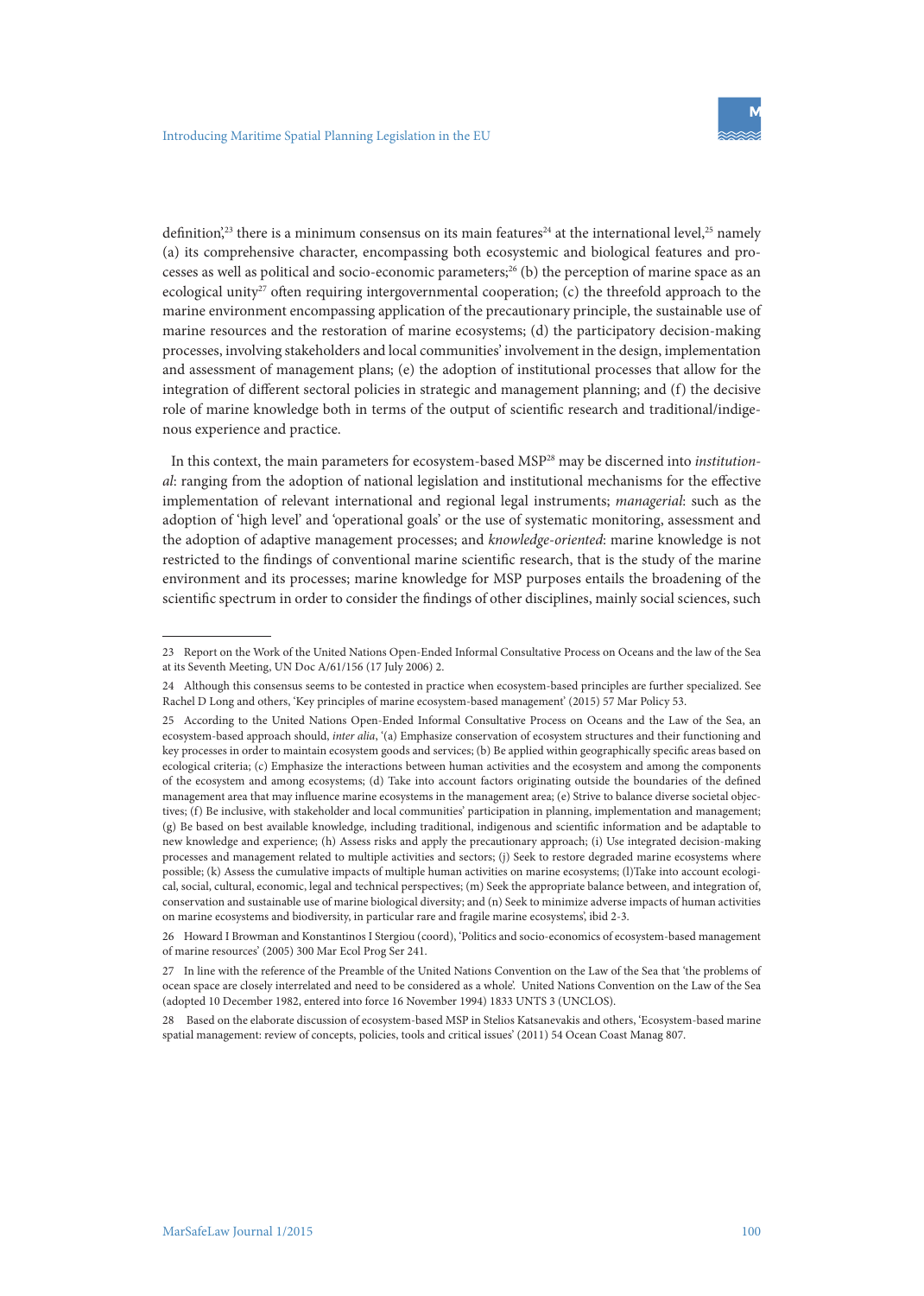

as economics, law and politics. Apart from the scientific input to MSP, the latter benefits from traditional knowledge as a basis for the sustainable use of marine resources. Last but not least, activities related to marine knowledge are not confined to research but also include the use of best practices for the organisation of data as well as their availability (both in terms of interoperability and open access).29

It should be mentioned that the relationship between the institutional and managerial dimensions of ecosystem-based MSP is Janus-faced: on the one hand, these two processes seem to be complementary; on the other hand, given the lack of international regulation in this domain, they reflect the normative-functionalist divide in international law theory since MSP prioritises the attainment of given project-based objectives and not the 'normative questions about the ends of the action.<sup>30</sup>

#### 2.2.2 Governance principles underlying MSP

According to the UNESCO best practices<sup>31</sup> on the administrative and institutional organisation of the MSP process, the following principles should prevail:

- (i) The integration principle: MSP, being an inter-sectoral venture, should integrate different policies falling under the competence of different authorities (e.g. different ministries) or levels of state organisation (depending on the degree of decentralisation of power in a state).
- (ii) The transparency principle: MSP decisions should be open to public scrutiny, while the right of access to relevant information should be ensured.
- (iii) The public trust principle, relating to the development of local communities' or societal confidence in the objectives and final outcome of the MSP process.

As far as the political process of MSP is concerned, according to UNESCO's definition, MSP constitutes a public process. This means that public engagement, defined as 'the practice of involving members of the public in the agenda-setting, decision-making, and policy-forming activities of organisations/institutions responsible for policy development,<sup>32</sup> should be ensured. Political science theory discerns three types of public participation:<sup>33</sup>

<sup>29</sup> Andrus Meiner, 'Integrated Maritime Policy for the European Union. Consolidating Coastal and Marine Information to Support Maritime Spatial Planning' (2010) 14 J Coast Conservat 1.

<sup>30</sup> According to Koskenniemi's critique on international law's managerial approach. See Martti Koskenniemi, 'The Politics of International Law: 20 Years Later' (2009) 20 EJIL 7, 15.

<sup>31</sup> See Ehler and Douvere, *Marine Spatial Planning: a step by step approach toward ecosystem-based management. Intergovernmental Oceanographic Commission and Man and the Biosphere Programme* (n 20) 40.

<sup>32</sup> Tyler D Knowlton, 'Public Engagement: Building Institutional Capacity', Institute of Public Policy, OP 1 (University of Central Asia 2013); Gene Rowe, Lynn J Frewer, 'A Typology of Public Engagement Mechanisms' (2005) 30 Sci Technol Hum Val 251, 253.

<sup>33</sup> ibid 254-56.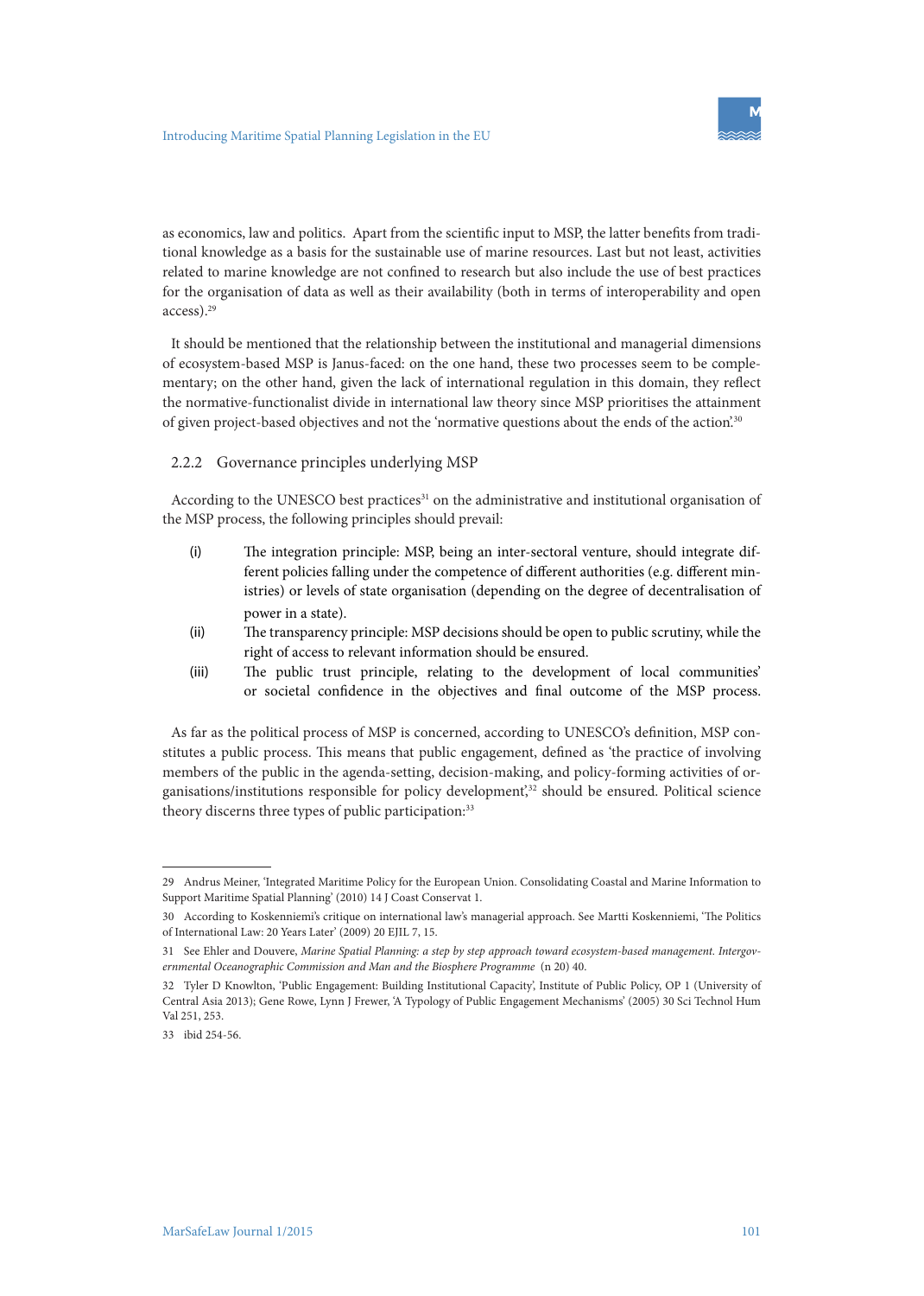

- (i) Public communication/information: the public is informed about an initiative proposed by the competent authorities. Here, the information follows one direction, since feedback on the public's reaction is not pursued in this type of initiative.
- (ii) Public consultation: in this case the aim of the competent authorities is to receive the public's reaction and contributions in relation to a proposed initiative.
- (iii) Public participation: it ranges from the organisation of interactive workshops to participatory decision-making processes (using a referendum, or in participatory management schemes often used in the domain of areas where environmental conservation schemes are applied).

The type of public involvement, as well as the degree of institutionalisation of the relevant MSP processes, depends on the constitutional and administrative system as well as the political culture of different countries. During the last several decades, however, there has been a proliferation of regional instruments and legislation that have contributed to the establishment of common standards for public engagement, especially in the domain of environmental protection with the Aarhus Convention<sup>34</sup> and the EU legislation on Environmental Assessment<sup>35</sup> featuring as the most illustrative examples.

# 3. MSP in the EU: the challenges of institutionalisation

### 3.1 The route to Ithaca: from standard-setting to secondary legislation

MSP was initially conceived as a policy tool that would support decision-making in the different policy domains of EU maritime policy, which constituted the organisation's first attempt to adopt

<sup>34</sup> United Nations Economic Commission for Europe (UNECE) Convention on Access to Information, Public Participation in Decision-Making and Access to Justice in Environmental Matters (adopted 25 June 1998, entered into force 30 October 2001) 2161 UNTS 447 (Aarhus Convention). The Aarhus Convention caters for the obligation of public authorities to disseminate information related to the environment, the right of access of the public to environmental information held by public authorities, the participation of the public in environmental decision-making and the access to justice for environmental issues.

<sup>35</sup> Council Directive (EU) 2011/92 on the assessment of the effects of certain public and private projects on the environment (Environmental Impact Assessment - EIA Directive) [2011] OJ L 26/1 as amended by Council Directive (EU) 2014/52 on the assessment of the effects of certain public and private projects on the environment [2014] OJ L 124/1 and the Council Directive (EC) 2001/42 on the assessment of the effects of certain plans and programmes on the environment (Strategic Environmental Assessment – SEA Directive) [2001] OJ L 197/30.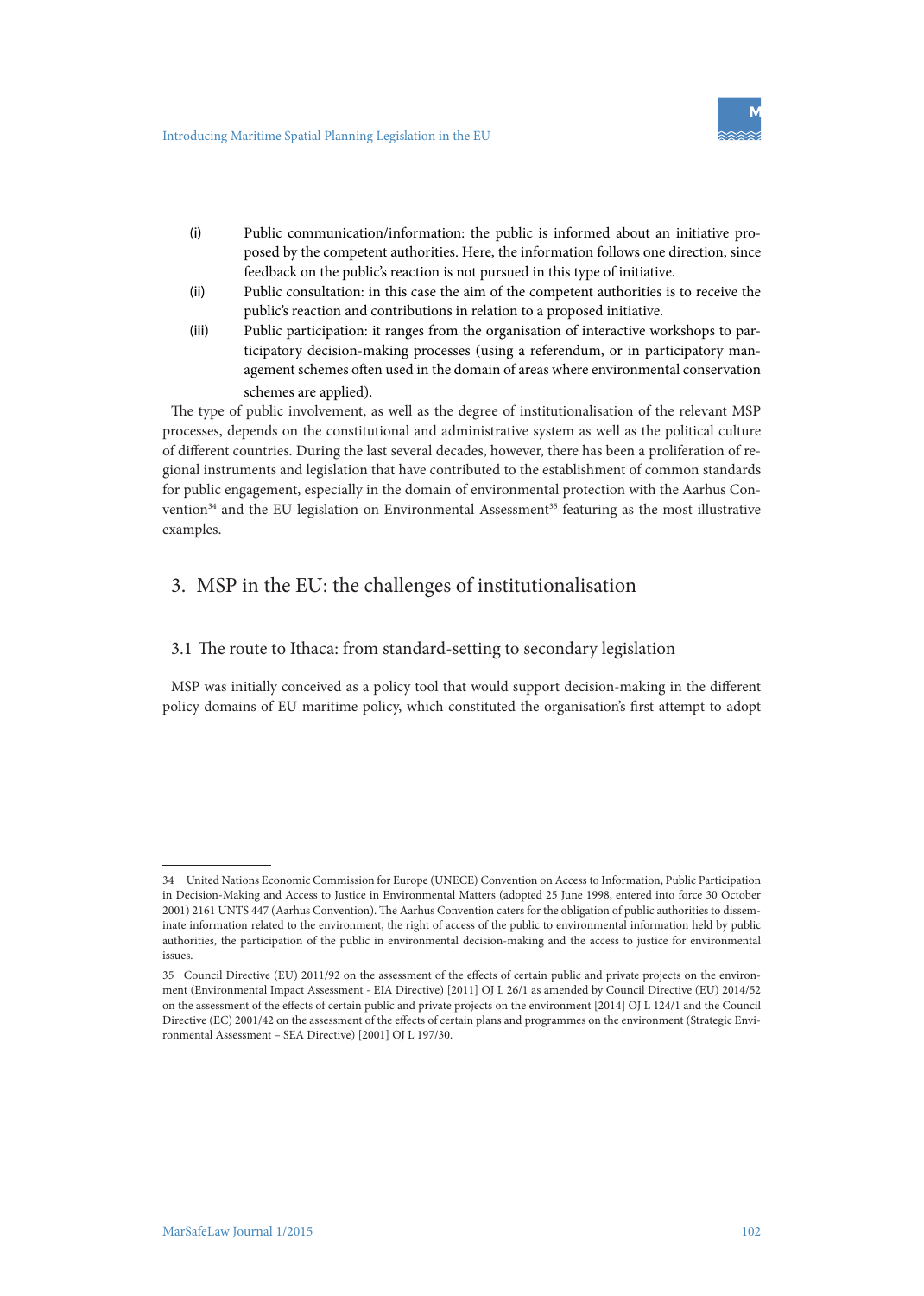

an integrated approach vis-à-vis maritime affairs.<sup>36</sup> Spatial planning had a strong environmental element at the time, since it was perceived as 'a fundamental tool for the sustainable development of marine areas and coastal regions, and for the restoration of Europe's seas to environmental health',<sup>37</sup> through the management of competing uses of the seas. Since European institutions were lacking decision-making competence in this area, the European Commission decided to codify common principles and guidelines through soft law documents in order to reinforce Member States' commitment to their implementation.<sup>38</sup>

In this context, and within the timeline set by the Action Plan accompanying the Blue Paper on Integrated Maritime Policy,<sup>39</sup> the European Commission published a Roadmap for MSP in 2008 defining MSP as 'a tool for improved decision-making' that would function as 'a framework for arbitrating between competing human activities and managing their impact on the marine environment' with an 'objective … to balance sectoral interests and achieve sustainable use of marine resources in line with the EU Sustainable Development Strategy'.40 While in the 2008 Roadmap, environmental primacy is still preserved, two conceptual elements prevail: first of all, MSP is presented as purely managerial in character since it is perceived as a governance tool, and not a process as defined by UNESCO, to be used in order to support existing sectoral policies; secondly, the MSP concept transcends its environmental functional character being associated to the 'competitiveness of the EU's maritime economy', perceived as a 'framework providing legal certainty and predictability' and promoting 'investment in such sectors, which include offshore energy development, shipping and maritime transport, ports development, oil and gas exploitation and aquaculture, boosting Europe's capacity to attract foreign investment.<sup>41</sup>

41 ibid 3.

<sup>36</sup> Commission of the European Communities, 'An Integrated Maritime Policy for the European Union' (Communication) COM (2007) 575. See also Sylvain Gambert, 'The Integrated Maritime Policy of the European Union' in Bilian Cicin-Sain and others (eds), *Routledge Handbook of National and Regional Maritime Policies* (Routledge 2015) 495; Yves Auffret, 'Les perspectives de l'Union Européenne en matière d'affaires maritimes et en particulier les développements de la politique maritime de l'Union Européenne' in Institut du Droit Economique de la Mer (eds), *Droit international de la mer et droit de l'union Europeenne. Cohabitation, confrontation, coopération?* (Pedone 2014) 25; and Timo Koivurova, 'A Note on the European Union's Integrated Maritime Policy' (2009) 40 Ocean Dev & Int'l L 171.

<sup>37</sup> Commission, *'*An Integrated Maritime Policy for the European Union' (n 36) 6.

<sup>38</sup> According to the 2007 Communication*,* '[d]ecision-making competence in this area lies with the Member States. What is needed at European level is a commitment to common principles and guidelines to facilitate the process in a flexible manner and to ensure that regional marine ecosystems that transcend national maritime boundaries are respected', ibid*.*

<sup>39</sup> In line with the Action Plan accompanying the 2007 Communication, the Commission '[b]uilding on existing EU initiatives with a strong maritime spatial planning dimension, including the ICZM Recommendation and the proposed Marine Strategy Directive, which introduces elements of maritime spatial planning, … will propose a road map in 2008 to facilitate and encourage the further development of maritime spatial planning in the Member States. In 2008, it will examine the needs and different options, including for zoning, to making compatible different maritime activities, including the maintenance and strengthening of biodiversity'. See Commission of the European Communities, 'Accompanying document to the Communication - An Integrated Maritime Policy for the European Union' (Commission staff working document) SEC (2007) 1278 final, 9.

<sup>40</sup> Commission, 'A Roadmap for Maritime Spatial Planning' (n 21) 2.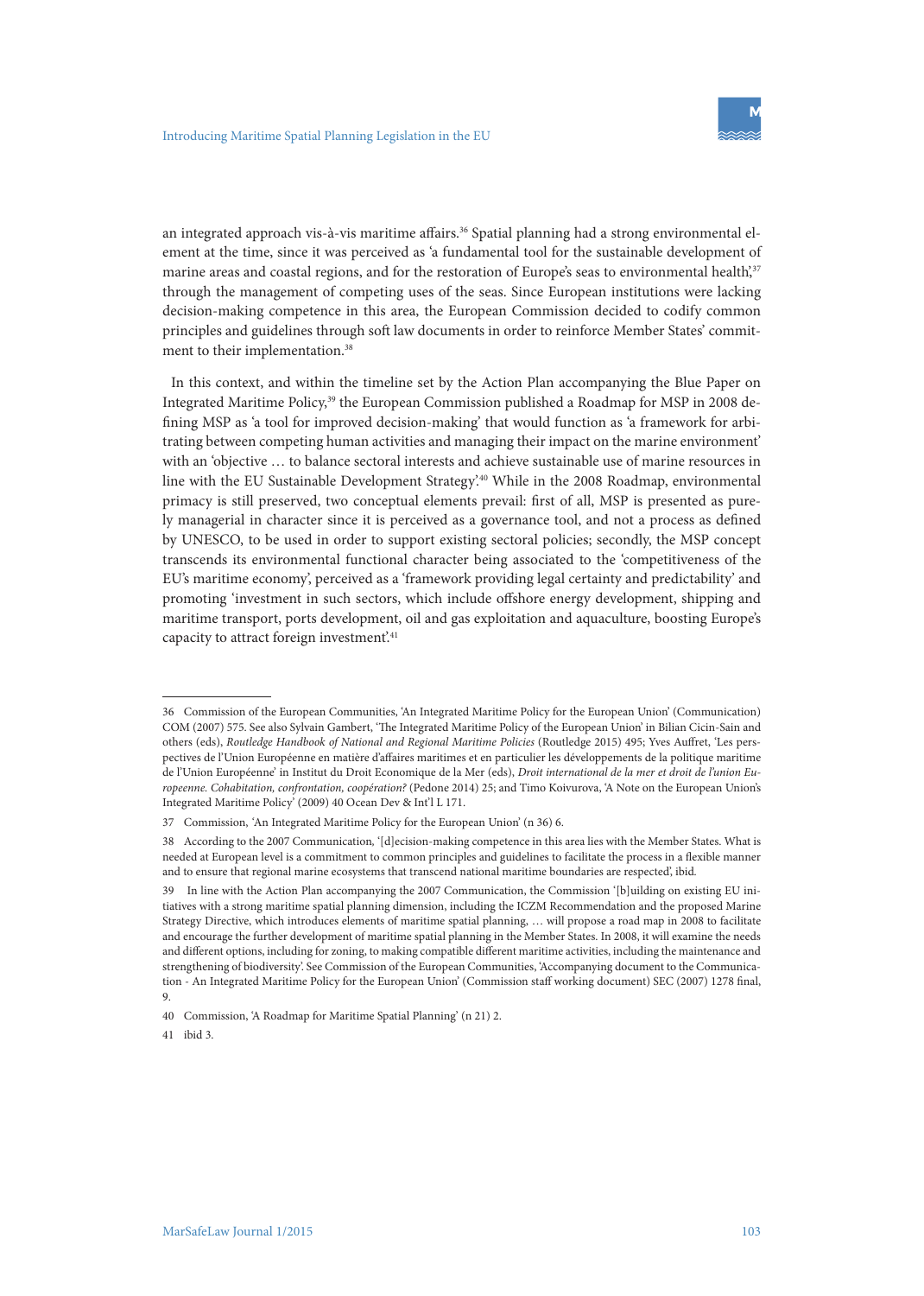

In this context, the 2008 Roadmap identifies ten key principles<sup>42</sup> for MSP implementation in the EU. These principles could be classified according to their function in the MSP process, as follows:

- (a) management principles: detailed objective-setting, including arbitration mechanisms in cases of conflicts of sectoral interests; functional approach to management plans according to the area and type of activity; integration of monitoring and evaluation procedures;
- (b) governance principles: stakeholder participation (including cross-border consultation) and transparency; adoption of legislative and administrative measures at the national level, including the creation of an administrative body for MSP coordination; consistency with terrestrial spatial planning; cross-border cooperation;
- (c) horizontal principles: organisation of data and scientific knowledge activities in order to promote effective MSP.

However, the 2008 Roadmap did not have the homogenising effect anticipated by the Commission; according to its 2010 Communication, some Member States have followed diverse approaches, while in other cases no significant progress has been achieved.<sup>43</sup> Taking into account the fragmented legal and institutional landscape in the EU Member States, as well as the intensification and diversification of human activities at sea, the European Commission decided to launch a legislative initiative in this domain.

The proposal on a Directive establishing a framework for MSP and ICZM was published in March 2013.44 The proposed legislative act became a highly contentious issue among EU institutions and Member States. The main criticism was related to the legal basis of the MSP legislative venture, since the Lisbon Treaty does not make any references to spatial planning,<sup>45</sup> and its contested conformity

<sup>42</sup> ibid 10-11; see also Schaefer and Barale, 'Maritime spatial planning: opportunities & challenges in the framework of the EU integrated maritime policy' (n 4).

<sup>43</sup> European Commission, 'Maritime Spatial Planning in the EU – Achievements and Future Development' (Communication) COM (2010) 771 final, 6.

<sup>44</sup> European Commission, 'Proposal for a Directive of the European Parliament and of the Council establishing a framework for maritime spatial planning and integrated coastal zone management' COM (2013) 133 final. On the analysis of the Commission's proposal, see Antonia Zervaki, 'Regional Approaches to Maritime Spatial Planning: the case of the Mediterranean Sea' in Eva Vázquez Gómez and Claudia Cinelli (eds), Regional Strategies to Maritime Security. A Comparative Perspective (Tirant lo Blanch 2014) 133, 147-53.

<sup>45</sup> The Lisbon Treaty caters for spatial development and territorial cohesion (article 174 TFEU) and not for land or maritime space uses in the sense of terrestrial or maritime spatial planning. See A Faludi, 'Beyond Lisbon: Soft European Spatial Planning' (2010) 46 Plan Rev 14.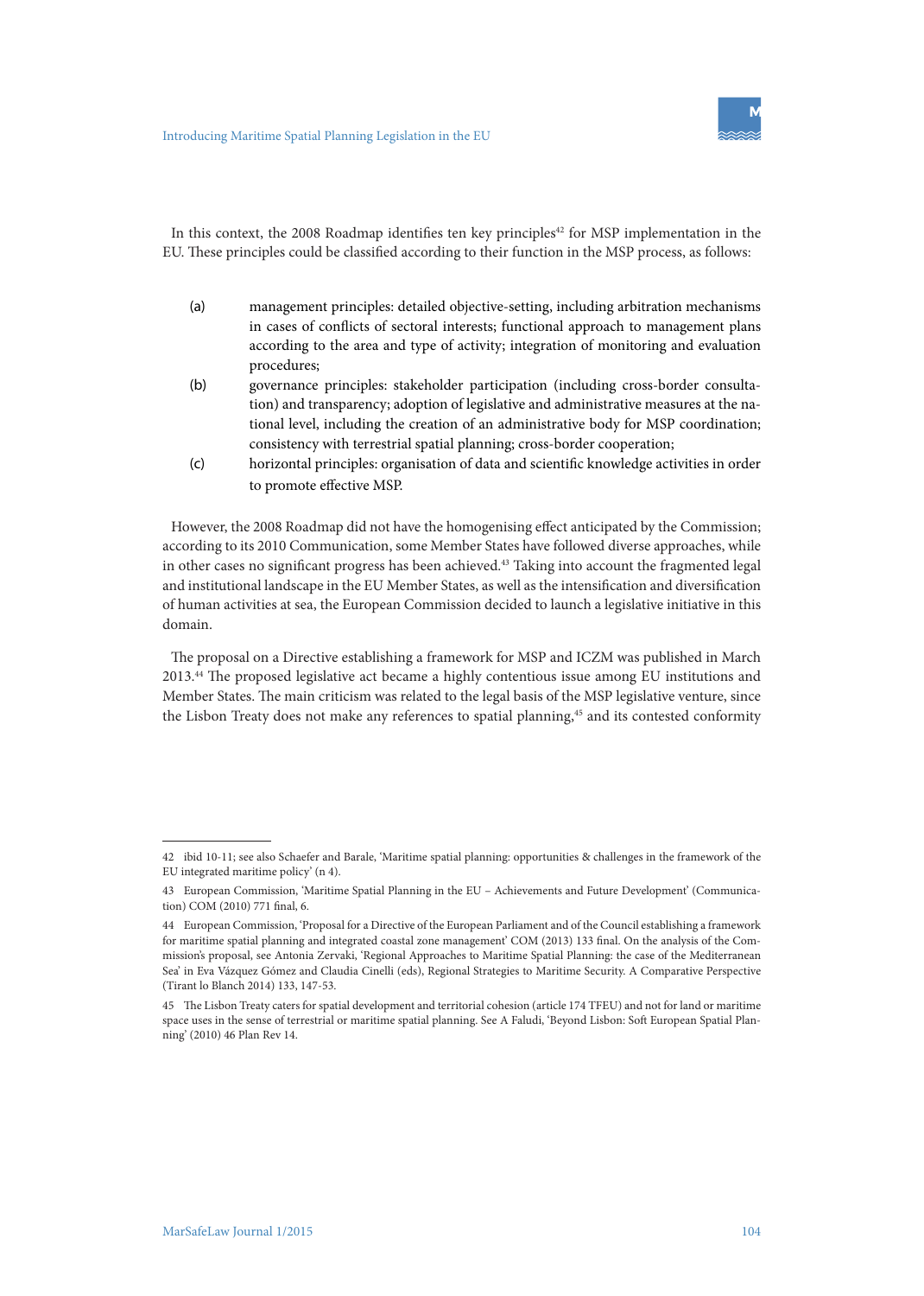

to the subsidiarity<sup>46</sup> and proportionality<sup>47</sup> principles. Other concerns were related to the reservations expressed by Member States due to the differentiated MSP national policies and the subsequent cost of their harmonisation with the prospect of a common EU MSP legal framework. Leaving aside the administrative and economic burden of applying common standards to MSP development, the Directive proposal raised significant concerns due to the promotion of cross-border cooperation: the idea of pursuing coordination with other Member States, as well as bordering third states, was not appreciated by most national authorities, due to the differentiated legal and administrative frameworks applying in different countries and the existence of pending maritime disputes that would undermine the coordination of joint MSP ventures.

#### 3.2 Objectives and content of MSP in the EU

The institutional and political turmoil that followed the Commission's launching of the legislative initiative finally led to a political compromise that has limited the latter's scope of application; the 2014 Directive $48$  is limited to spatial planning of the marine environment excluding ICZM, $49$  since Member States did not reach an agreement on adopting legislative measures in this domain,<sup>50</sup> due to the impact such an act would have had on the decision-making processes of national planning authorities.<sup>51</sup>

The Directive defines MSP as a 'process by which the relevant member state's authorities analyze

<sup>46</sup> Eight national parliaments have submitted negative reasoned opinions, questioning the conformity of the proposed act with the subsidiarity principle in line with the new procedure introduced by the Treaty of Lisbon (Art 12 TEU and Protocol 1 TEU) <www.europarl.europa.eu/oeil/popups/ficheprocedure.do?reference=2013/0074%28COD%29&l=en#tab-0> accessed 12 June 2015. Conformity with subsidiarity principle was also raised in the European Parliament, among European Political Parties as well as in the form of Parliamentary Question to the Commissioner. See <www.ipex.eu/IPEXL-WEB/dossier/files/ download/082dbcc53dbcb6ed013e7f0b51a27709.do.> accessed 12 June 2015 and Question for written answer to the Commission, Rule 117, Patricia van der Kammen (NI) [Parliamentary Question] E-010797-13, 23 September 2013. Commissioner Damanaki's reply argued that the draft Directive is in line with the subsidiarity principle since it consists of provisions of procedural nature and does not prescribe Member States' options in terms of the content of the MSP process. See Answer given by Ms Damanaki on behalf of the Commission [Parliamentary Question] E-01078, 25 November 2013.

<sup>47</sup> In its opinion, the Committee of the Regions openly questioned (a) the EU's competence in this domain, making reference to a breach of the proportionality principle, and (b) the legislative procedure to be followed, whether the proposed act should be adopted according to the ordinary legislative procedure or according to Art 352 TFEU requiring unanimity on behalf of the Council. See Committee of the Regions, Proposed Directive for Maritime Spatial Planning and Integrated Coastal Zone Management (Opinion) NAT-V-030, 103rd Plenary Session, 7-9 October 2013.

<sup>48</sup> Council Directive (EU) 2014/89 establishing a framework for maritime spatial planning [2014] OJ L 257/135.

<sup>49</sup> The Directive mentions that it will not 'interfere with member states' competence for town and country planning' and that it does not apply in cases member states 'apply terrestrial planning to coastal waters or parts thereof '. Preambular clause (17).

<sup>50</sup> EU decision-making concerning town and country planning and land use (with the exception of waste management) is exempted from the ordinary legislative procedure and requires unanimity (unless the Council decides unanimously to follow the ordinary legislative procedure). See Art 192 TFEU.

<sup>51</sup> It should be mentioned that, with the exception of the 2002 Recommendation on ICZM and the ratification of the Protocol on Integrated Coastal Zone Management in the Mediterranean in 2010, there is no secondary legislation in this domain. See (n 50); Council Recommendation concerning the implementation of Integrated Coastal Zone Management in Europe [2002] OJ L 148/24 and Protocol on Integrated Coastal Zone Management [2010] OJ L 34/19.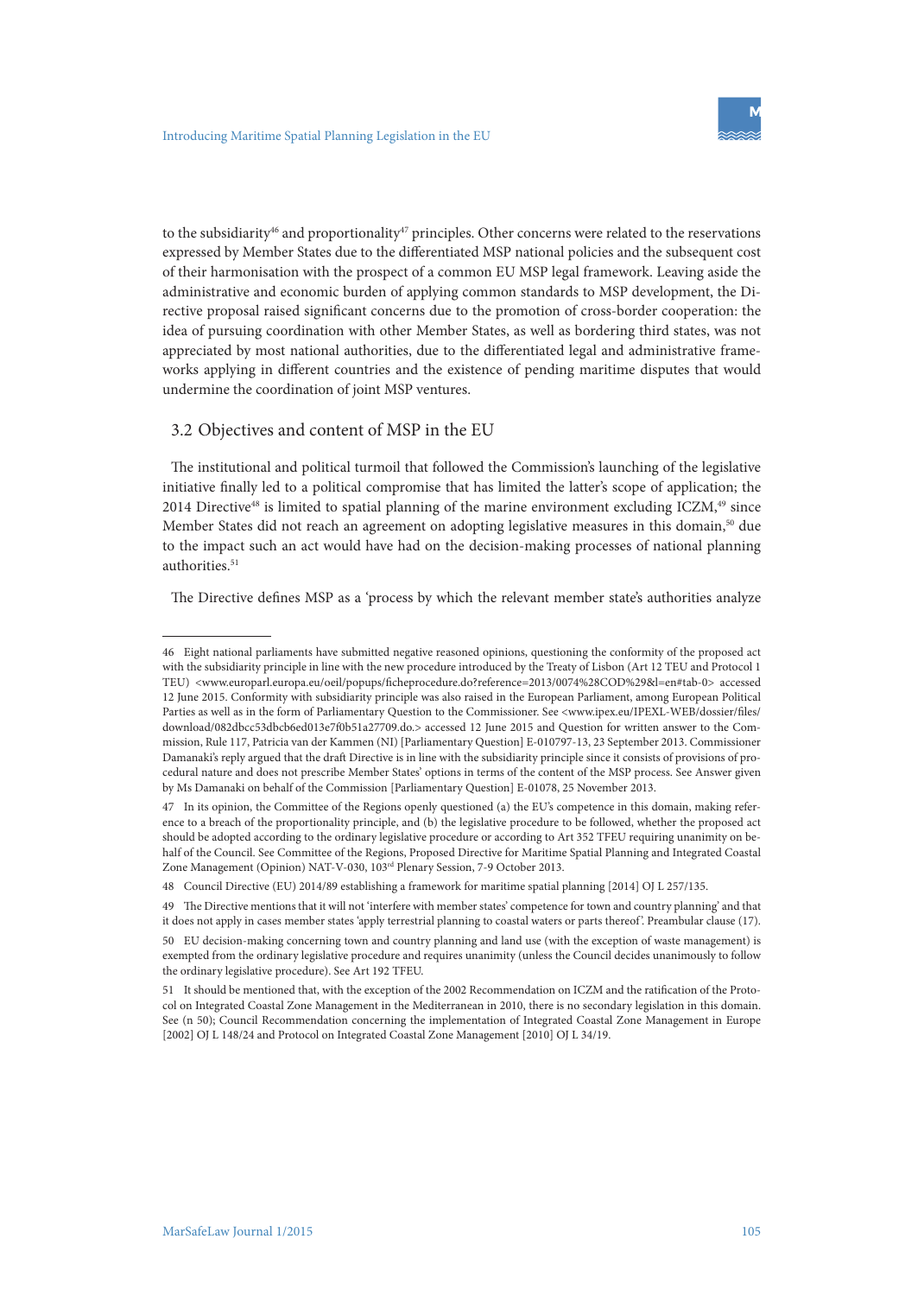

and organize human activities in marine areas to achieve ecological, economic and social objectives'.52 It is evident that this definition is founded on three premises: first of all, MSP is considered as a process; secondly, Member States remain the protagonists in maritime spatial planning design and implementation; and thirdly, the MSP concept is founded on the pursuit of environmental, economic and societal welfare. However, these premises seem to be partially deconstructed by other provisions of the Directive, as indicated in the analysis provided below.

#### 3.2.1 The MSP process and Member States' room for manoeuvre

The purpose of defining MSP as a process in the Directive's text was twofold. First of all, it was related to the institutional and legal concerns raised during the legislative procedure concerning the lack of EU competence in establishing measures in this domain following the ordinary legislative procedure as well as the act's contested conformity with subsidiarity and proportionality principles; the argument of the European Commission that the proposed act would not create a new policy, but a process to support existing policies finally prevailed. In this context, the Directive's legal basis was finally founded on the provisions of the Treaty of Lisbon concerning existing policies,<sup>53</sup> falling under the category of shared<sup>54</sup> or exclusive<sup>55</sup> competences of the organisation: article 43(2) TFEU concerning the pursuit of the objectives of the common fisheries policy, article 100(2) TFEU on sea transport, article 192(1) TFEU on the organisation's environmental policy and article 194(2) TFEU on the Union's energy policy.

Secondly, reference to a 'process' connotes that Member States' obligations are confined to procedural issues. In this context, the Directive further stipulates that maritime spatial plans will build on existing national policies and governance structures and that it 'shall not interfere with member states' competence to design and determine [their] format and content';56 so far, states' decision-making autonomy is confirmed, to be conditioned, however, by the obligation set for policy and institutional conformity with certain requirements set out in the Directive<sup>57</sup> concerning:

(a) the general framework for the realisation of MSP in the EU marine waters: plans should be founded on an 'enhanced' ecosystem-based approach, taking into account not only 'environmental, economic and social aspects', but 'safety aspects' as well<sup>58</sup> (the latter being a new addition in the 2014

<sup>52</sup> Art 3(2).

<sup>53</sup> A practice also used in other acts adopted within the framework of the integrated maritime policy, such as the Regulation establishing a programme for the support of the integrated maritime policy adopted in 2011. See Regulation (EU) 1255/2011 establishing a programme to support the further development of an Integrated Maritime Policy [2011] OJ L 321/1.

<sup>54</sup> According to Art 4 TFEU.

<sup>55</sup> The conservation of marine biological resources under the common fisheries policy constitutes the only exclusive competence of the organization in the domain of maritime spatial planning according to Art 3 TFEU.

<sup>56</sup> Art 4(3).

<sup>57</sup> Art 4(6).

<sup>58</sup> Art 6(b).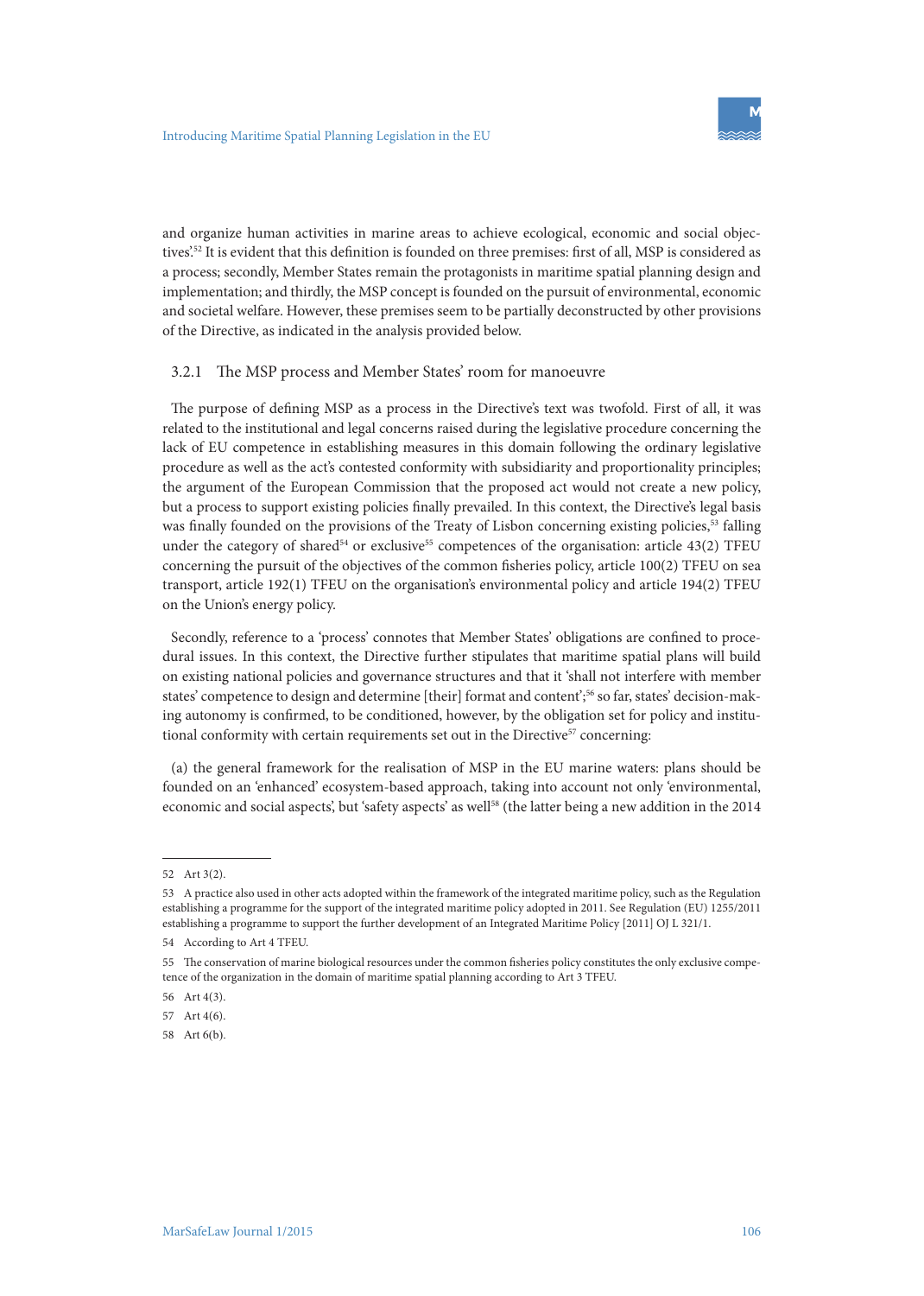

text also taking into consideration the proliferation of legislation on the safety of offshore economic activities);<sup>59</sup>

(b) land-sea interaction:60 the Directive, although excluding ICZM from its scope of application, aims to promote coherence between MSP and existing states' practice in integrated coastal management or equivalent formal or informal practice;

(c) MSP transboundary cooperation: Member States bordering marine waters are obliged to cooperate<sup>61</sup> while, in the case of Member States bordering third states, there is a more tempered reference to cooperation since Member States 'shall endeavor, where possible, to cooperate with third countries'.<sup>62</sup>

The Directive also provides for the involvement of the public in decision-making processes. Although their participation in the final decision is not foreseen, interested parties should be informed 'at an early stage',<sup>63</sup> while consultation processes should involve relevant stakeholders as well as authorities and the public concerned.<sup>64</sup> Last but not least, access to information on the plans once finalised is ensured.<sup>65</sup> According to the Directive's provisions, public participation in MSP information and decision-making seems to remain modest, leaving to the discretion of states the option of a more enhanced public involvement.

However, the Directive is anticipated to trigger lobbying and deliberation processes at the national and local levels, as well as among the different levels and branches of the national administrations, moderating competent authorities' power to fully determine the outcome of the process. Additionally, reference is made to the fact that relevant provisions of the EU legislation shall be applied; there is a significant amount of EU legislation concerning stakeholder participation and information related to

<sup>59</sup> Reference is made to the Protocol for the Protection of the Mediterranean Sea against Pollution Resulting from Exploration and Exploitation of the Continental Shelf and the Seabed and its Subsoil (adopted 14 October 1994, entered into force 24 March 2011) UN Reg No I 48454 (Offshore Protocol) **<**www.unepmap.org/index.php?module=content2&catid=001001001> accessed 10 June 2015, Annex III (2007) to the Convention on the Prevention and Elimination of Pollution from Offshore Installations (adopted 22 September 1992, entered into force 25 March 1998) 2354 UNTS 67 (OSPAR Convention) <www. ospar.org/html\_documents/ospar/html/ospar\_convention\_e\_updated\_text\_2007.pdf> accessed 10 June 2015, and the Council Directive 2013/30 (EU) on safety of offshore oil and gas operations [2013] OJ L 178/66. See Maria Gavouneli, 'Energy installations in the Marine Environment' in Jill Barrett, Richard Barnes (eds), *UNCLOS – A Living Instrument* (BIICL & Hart 2015).

<sup>60</sup> Arts 7 and 6(a).

<sup>61</sup> The wording of Art 11 leaves little room for doubt: 'as part of the planning and management process, member states bordering marine waters shall cooperate with the aim of ensuring that maritime spatial plans are coherent and coordinated across the marine region concerned'.

<sup>62</sup> Art 12.

<sup>63</sup> Art 9(1).

<sup>64</sup> Art 9(1).

<sup>65</sup> Art 9(2).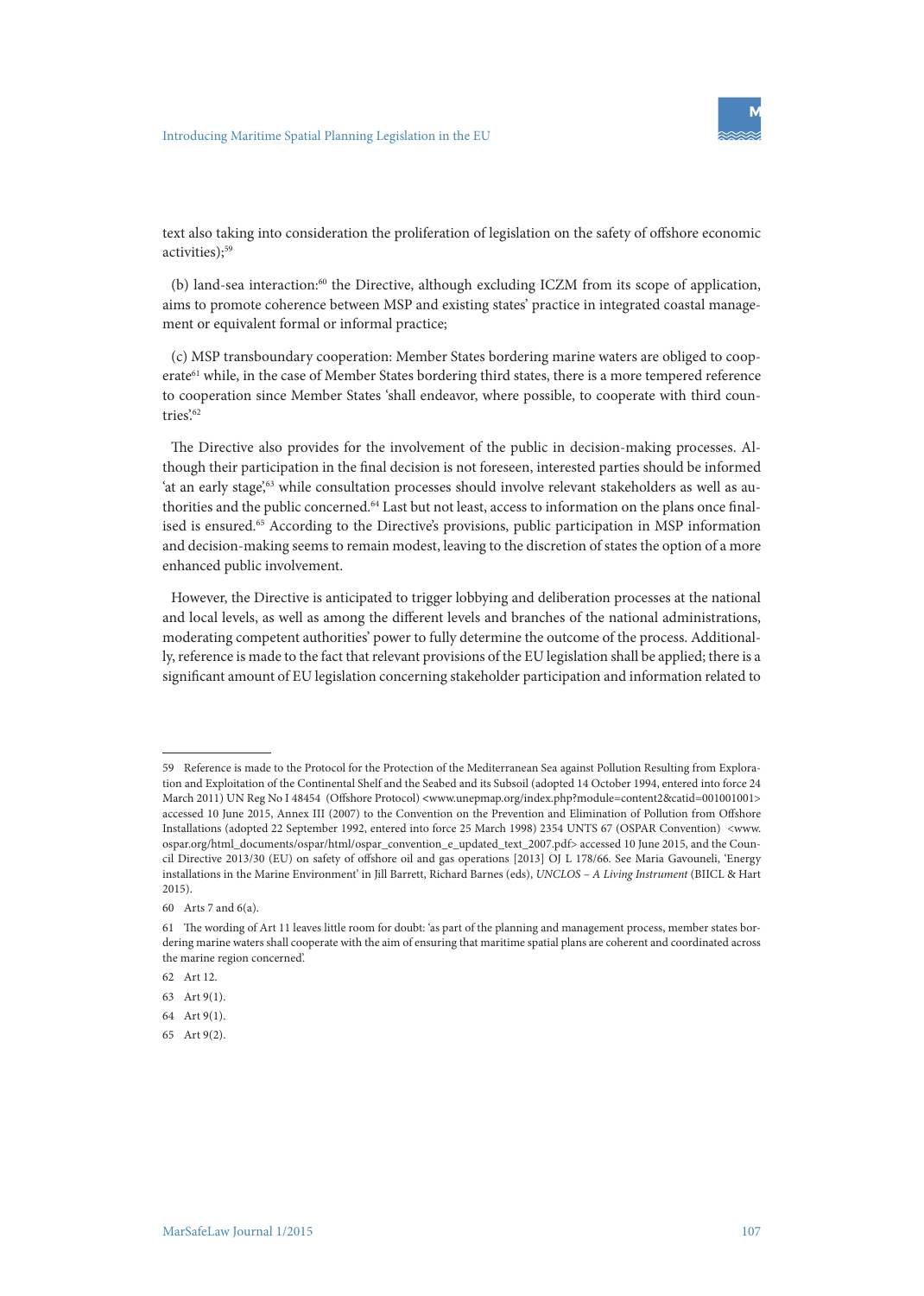

MSP, mainly derived from the environmental policy<sup>66</sup> or the spatial planning information domains.<sup>67</sup> What is interesting though is that environmental legislation to be applied in the domain of MSP consultation also provides for institutionalised consultation on issues of a transboundary character.68 Thus, public participation processes in certain MSP dimensions will transcend national borders, a prospect that will enhance scrutiny of national decisions (or even intentions) at the regional level.

#### 3.2.2 MSP environmental, economic and social dimensions: a delicate (im)balance

The Directive constantly refers to the ecosystem-based approach, $69$  which combines natural and biological features and processes with socio-economic parameters, as an intrinsic component of MSP. However, the prioritisation of economic activities is evident in the wording of the Directive's subject matter: establishing a framework for MSP under the overall objective of promoting 'sustainable growth of maritime economies, the sustainable development of marine areas and the sustainable use of marine resources'.70 Reference to the sectoral objectives to be pursued by Member States through MSP confirms the emphasis on economic activities: the development of energy sectors at sea, maritime transport, fisheries and aquaculture sectors, tourism and raw materials extraction; these activities constitute the core policy goals to be promoted in MSP.<sup>71</sup> The Directive aims at ensuring the conditions of 'certainty and predictability' for economic activities at sea. The latter will be ensured by the adoption of a legal framework on MSP.<sup>72</sup> Moving one step further, the Directive aims at the reduction of administrative and coordination costs (e.g. the creation of a one-stop shop for

<sup>66</sup> Comprising the implementation of the relevant provisions of Aarhus Convention, through Council Regulation (EC) 1367/2006 on the application of the provisions of the Aarhus Convention on Access to Information, Public Participation in Decision-making and Access to Justice in Environmental Matters to Community institutions and bodies [2006] OJ L 264/13 and Council Directive (EC) 2003/35 providing for public participation in respect of the drawing up of certain plans and programs relating to the environment [2003] OJ L 156/17; also relevant provisions from the Council Directive (EU) 2014/52 amending Council Directive (EU) 2011/92 on the assessment of the effects of certain public and private projects on the environment (Environmental Impact Assessment) [2014] OJ L 124/1 and the Council Directive (EC) 2001/42 on the assessment of the effects of certain plans and programmes on the environment (Strategic Environmental Assessment) [2001] OJ L 197/30. 67 Council Directive (EC) 2007/2 establishing an Infrastructure for Spatial Information in the European Community (IN-SPIRE) [2007] OJ L 108/1.

<sup>68</sup> The Strategic Environmental Assessment Directive provides for transboundary consultations among Member States (Art 7) in case of potential transboundary effects of a plan or programme prepared to be applied on the territory of one state will have an impact on the environment of another Member State. Accordingly, Art 7(4) of the Environmental Impact Assessment Directive stipulates that '[t]he Member States concerned shall enter into consultations regarding, inter alia, the potential transboundary effects of the project and the measures envisaged to reduce or eliminate such effects and shall agree on a reasonable time-frame for the duration of the consultation period. Such consultations may be conducted through an appropriate joint body'.

<sup>69</sup> Art 5(1), preambular clause (14).

<sup>70</sup> Art 1(1).

<sup>71</sup> Art 5(2)

<sup>72</sup> See Policy Research Corporation, *Study on the Economic Effects of Maritime Spatial Planning, Report carried out on behalf of the European Corporation* (European Commission, Brussels 2010).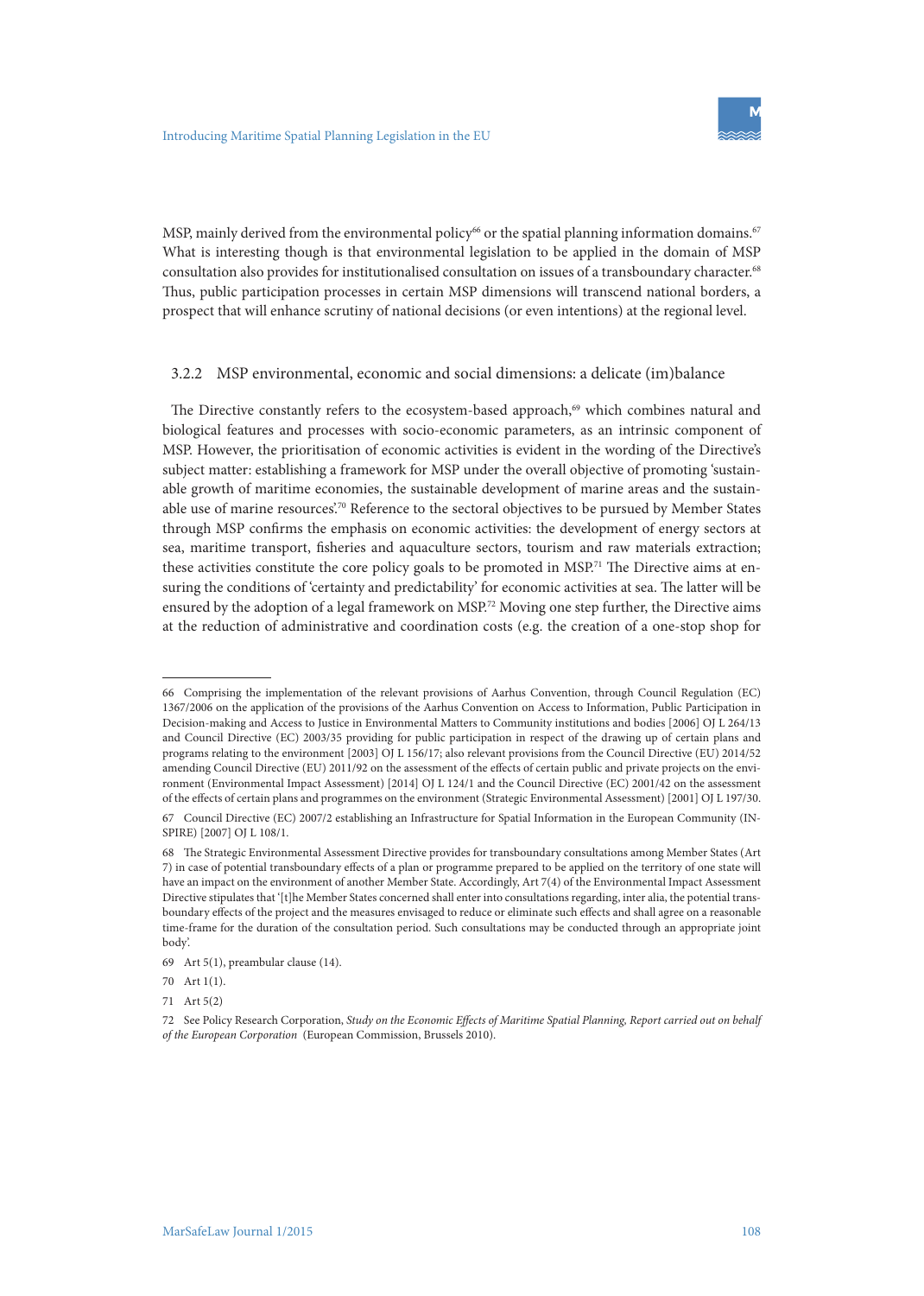

investment,<sup>73</sup> the avoidance of duplicate assessments,<sup>74</sup> etc.). Hence, it is evident that MSP legislation mainly constitutes an instrument for the realisation of the Blue Economy agenda of the European Commission,75 mostly through the creation of a stable environment in order to attract investors for offshore activities.76

#### 3.2.3 MSP implementation in practice

The main challenges for Member States in implementing the Directive range from purely procedural issues to the association of the new act with the European *acquis*, regional institutions and MSP processes within the broader international geopolitical context.

According to the timeframe set by the Directive, Member States should designate the competent authority or authorities for MSP implementation by September 2016, transpose the Directive into their national legal order by the same time and furnish maritime spatial plans by March 2021.77 Almost seven years may seem like a reasonable period for the preparation of national authorities to implement the Directive, yet the success of this process depends on a number of parameters. First of all, the lack of uniformity in Member States' MSP legislation and practice: some states already have relevant legislation and have proceeded to MSP implementation as mentioned above, while other states are still in the process of designating the competent authorities.78 Taking into account the fact that the construction of the required legal, institutional and political MSP apparatus is a laborious multilevel and complex process, seven years may not suffice in certain cases.79 Secondly, the Directive provides an orientation concerning Member States' options in relation to the activities to be incorporated in MSP at the national level; however, simply transferring the text of the Directive into national law may not meet the needs of the MSP process, especially in countries with no experience in MSP. Each state will have to adjust and specify the framework provided by the Directive according to its strategy and operational objectives concerning the marine space under its jurisdiction. This requires a comprehensive approach that entangles different levels of government and various authorities sharing competences. In this case, apart from the administrative burden and the time-consuming consensual political processes, there is always the risk of undermining the MSP process due to existing or new

<sup>73</sup> ibid 16.

<sup>74</sup> In the case of wind farm installation projects in Germany, both cost and time required for their realization is confined since the authorities have conducted a strategic environmental assessment for MSP providing for areas dedicated for that purpose. Gregor Erbach, 'Spatial Planning for the Blue Economy', Library Briefing, European Parliament Library (2013) 6.

<sup>75</sup> European Commission, 'Blue Growth - opportunities for marine and maritime sustainable growth' (Communication) COM (2012) 494 final.

<sup>76</sup> Explicitly mentioned in preambular clause (5).

<sup>77</sup> Art 15.

<sup>78</sup> See *Declaration for the Development of MSP in Greece* (11th Panhellenic Symposium of Oceanography and Fisheries, Lesvos, May 2015) <www.symposia.gr/wp-content/uploads/2015/06/MSP\_declaration\_web.pdf> accessed 15 June 2015.

<sup>79</sup> It took five years for the adoption of the UK Marine and Coastal Access Act of 2009, which provides for MSP as well as for the competent authority, the Marine Management Organization, while in the case of Canada's, the elaboration of the Eastern Scotian Shelf Integrated Management Plan was initiated in 1998 and was concluded in 2008. See (n 6) and (n 8).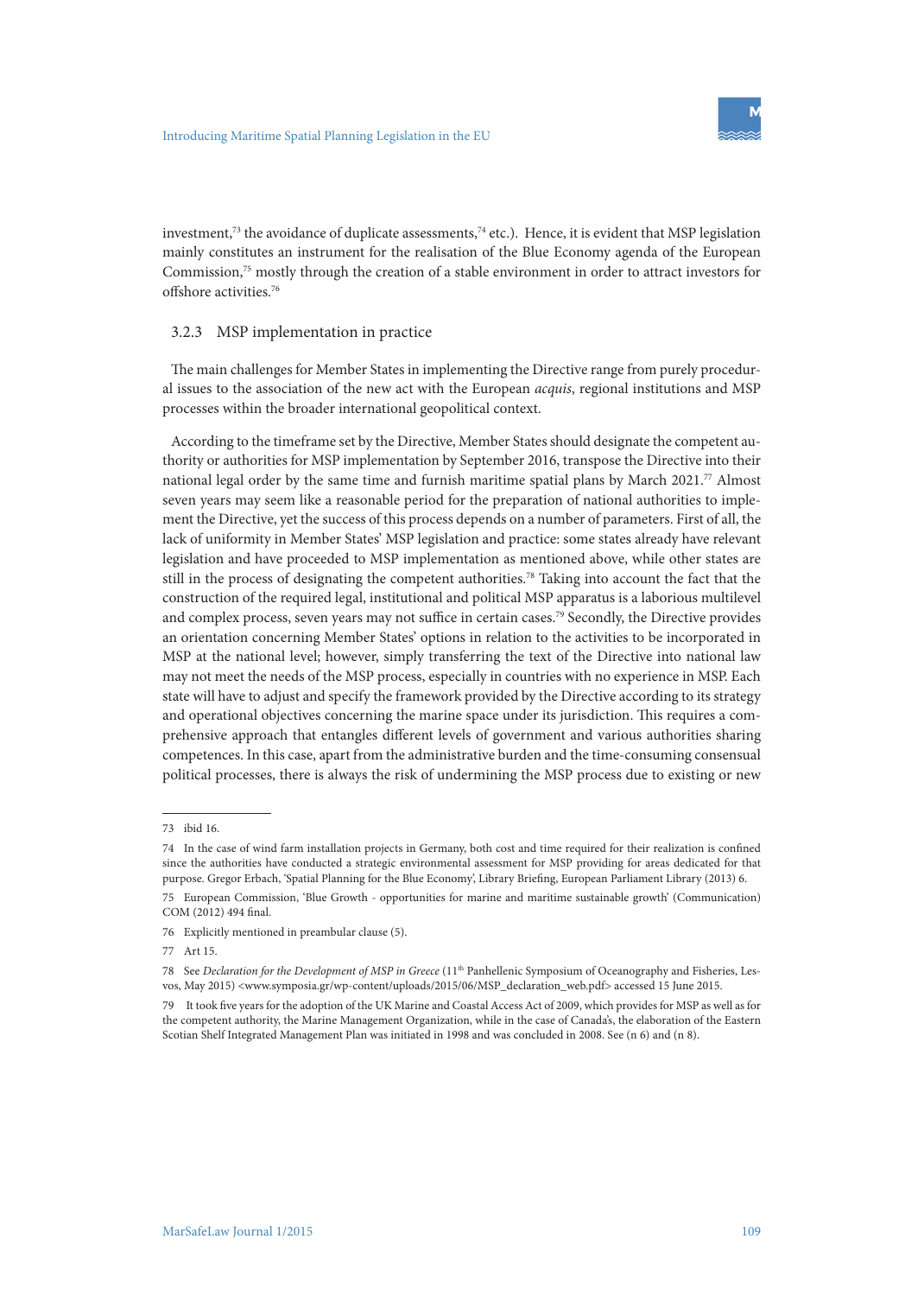

institutional and political cleavages.

Another challenge for MSP implementation is related to the European *acquis.* In terms of the content of the MSP process at the national level, the Directive provides a non-exhaustive list of uses, activities and interests to be considered and integrated into Member States' spatial plans at sea: aquaculture and fishing areas; installations and infrastructures for the exploration, exploitation and extraction of oil, gas and other energy resources, of minerals and aggregates, and for the production of energy from renewable sources; maritime transport routes and traffic flows; military training areas; nature and species conservation sites and protected areas; raw material extraction areas; scientific research; submarine cable and pipeline routes; tourism and underwater cultural heritage.<sup>80</sup> It should be mentioned that most of the policies included in this indicative list are regulated by EU secondary legislation. Additionally, the majority of these acts belong to the 'new generation' of EU law which is characterised by quantified objectives and elaborate timeframes, ${}^{81}$  the latter becoming automatically part of Member States' MSP processes. This will certainly render MSP more technocratic in character and will certainly prescribe Member States' options in relation to the uses of marine space.

Last but not least, cross-border cooperation also raises many issues in terms of its applicability in different European maritime regions. Undoubtedly, the multiplicity of established legal, institutional and administrative mechanisms, especially when the unifying effect of EU legislation is missing in relation to third countries, renders cooperation ventures more difficult. Secondly, the fact that there are still many pending disputes and claims being raised among Member States<sup>82</sup> and between Member States and third states<sup>83</sup> is a parameter that should not be neglected, since the MSP process needs clearly defined maritime jurisdiction of the coastal states. This problem is accentuated by the fact that most of these areas are under increasing pressure due to the intensification of human activities in relation to maritime transport, fisheries and the exploitation of natural resources.<sup>84</sup> Thirdly, the lack of jurisdictional uniformity over maritime space in relation to the nature and the extent of

<sup>80</sup> Art 8.

<sup>81</sup> Eg, the objective of attaining a 20 per cent share of renewable energy by 2020 set by the Directive for the promotion of renewable energy, see Art 3 of the Council Directive (EC) 2009/29 on the promotion of the use of energy from renewable sources [2009] OJ L 140/63; the objective of good marine environmental status foreseen by the Framework Marine Strategy Directive, see Art 1(1) of the Council Directive (EC) 2008/56 establishing a framework of Community action in the field of marine environmental policy (Marine Strategy Framework Directive) OJ L164/19; the Fisheries' Regulation targets of the progressive restoration and preservation of fishing stocks by 2015 where possible and by 2020 the latest for all stocks, Art 2(2) of the Council Regulation (EU) 1380/2013 on the Common Fisheries Policy [2013] OJ L 354/22.

<sup>82</sup> Such as the UK-Spanish dispute over Gibraltar or the pending maritime delimitation between Croatia and Slovenia (the two countries signed an arbitration agreement in 2009). See Gino Naldi, 'The Status of the Disputed Waters Surrounding Gibraltar' (2013) 28 IJMCL 701; Giuseppe Cataldi, 'Prospects for the Judicial Settlement of the Dispute between Croatia and Slovenia over Piran Bay' in N Boschiero and others (eds), *International Courts and the Development of International Law* (Asser Press 2013).

<sup>83</sup> Such as the dispute between Greece and Turkey in the Aegean, but also the friction caused in the Eastern Mediterranean region by Turkey's reaction to the declaration of the EEZ of the Republic of Cyprus and the delimitation agreements with Egypt and Israel. For an account of the recent developments, see Haritini Dipla, 'Ressources énergétiques et limites maritimes en mediterannée orientale' (2011) XVI ADM 63.

<sup>84</sup> ibid; Jesus V Baeza, 'The Law of the Sea and Environmental Problems in the Strait of Gibraltar' (2011) 14 JIWLP 51.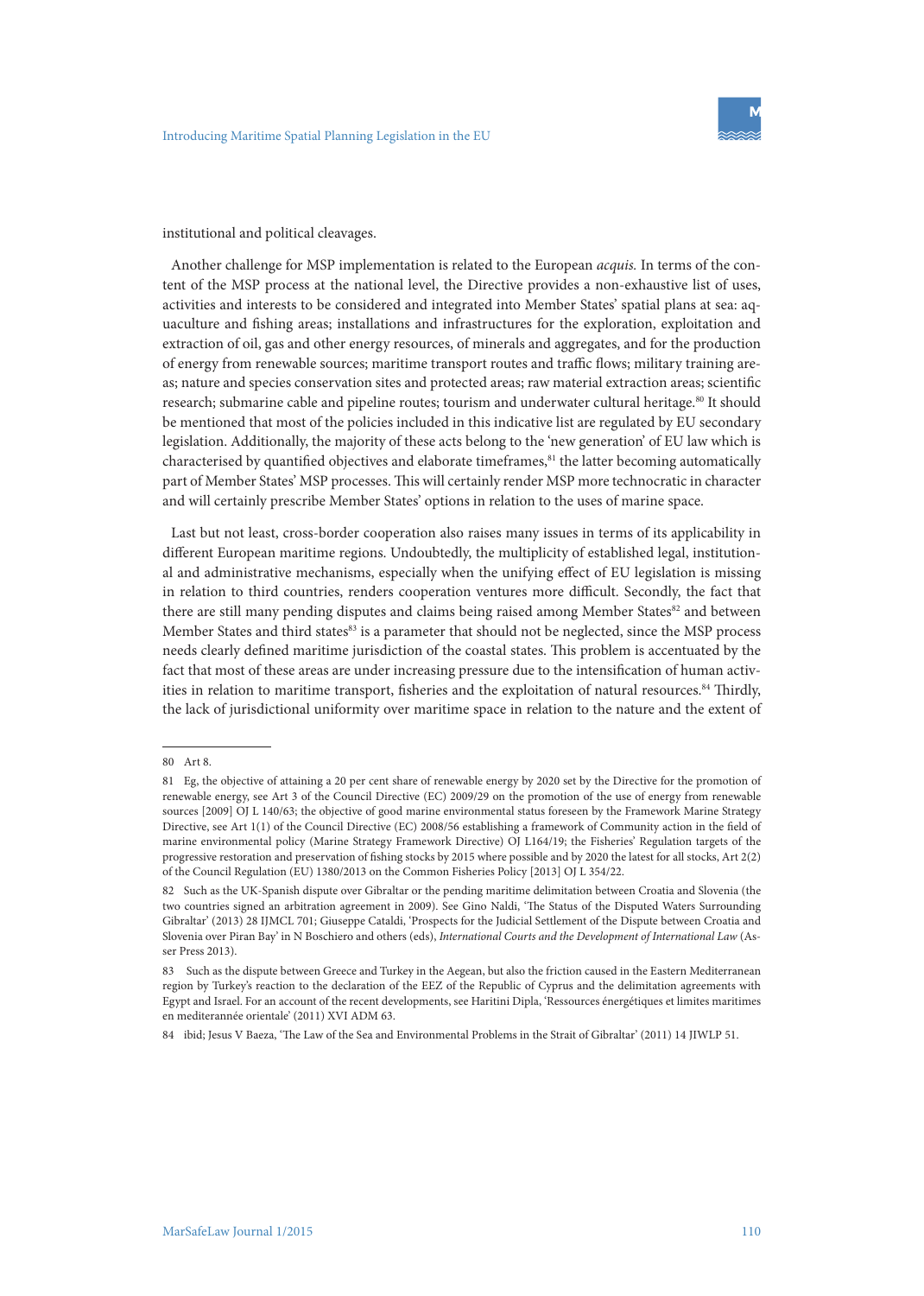

Member States' maritime zones should be considered as a decisive factor for effective cross-border cooperation.85 Fourthly, the framework of interstate cooperation is not clear. The Directive does not create new coordinating bodies or structures for that purpose; it instead delegates the coordination of regional cooperation mainly to the existing regional seas conventions.<sup>86</sup> However, the role of these regional institutions is not explicitly defined. This may not be a problem in the Northern marine areas where regional cooperation in MSP is more advanced, but it may prove counterproductive in the Mediterranean or the Black Sea regions, where institutional coherence among coastal states is comparatively low.

#### 3.3 The 2014 Directive and the law of the sea

Pan-European adherence to the UN Convention on the Law of the Sea (UNCLOS) by Member States, as well as at the EU level, has always been considered as an asset for the development and implementation of national, not to mention cross-border, spatial planning activities in the European Union.87 However, the relation of MSP to international regulation of maritime affairs was one of the issues that raised much attention during the legislative procedure. In an attempt to reassure Member States that the introduction of secondary rules on spatial planning at sea would not alter their rights and obligations vis-á-vis maritime space, reference to the UNCLOS was reinforced in the 2014 Directive as compared to the previous EU documents related to MSP; according to the latter, the relationship of the UNCLOS to effective MSP implementation unfolds in three levels.

<sup>85</sup> Although the existence of EEZ is considered by the Commission as a significant parameter for effective implementation of MSP, not all European coastal states have declared such a zone. Additionally, the existence of partial or derivative EEZs, such as Spain's Fishing Protection Zone or Slovenia's Ecological Protection Zone, makes the situation more complex. As far as the different extent of maritime zones, Greece and Turkey constitute an illustrative example since they have a 6 n.m. territorial sea in the Aegean.

<sup>86</sup> Arts 11 and 12.

<sup>87</sup> According to the Community's Declaration submitted upon accession to UNCLOS, a distinction is made between the organisation's exclusive competences on the one hand, and shared competences with Member States on the other. In terms of MSP implementation, the following EU competences should be mainly taken into account: (a) the conservation and management of sea fishing resources, which fall into the first category; (b) research and technological development and development cooperation with regard to fisheries which constitutes a shared competence; (c) with regard to maritime transport, in relation to 'safety of shipping and the prevention of the marine pollution contained inter alia in Parts II, III, V, VII and XII of the Convention, the Community has exclusive competence only to the extent that such provisions of the Convention or legal instruments adopted in implementation thereof affect common rules established by the Community. When Community rules exist but are not affected, in particular in cases of Community provisions establishing minimum standards, member states have a competence, without prejudice to the competence of the Community to act in this field. Otherwise, competence rests with the member states'. The Declaration also mentions the case of the organisation's complementary competences in relation to the promotion of cooperation on research and technological development with non-member countries and international organisations, with regard to the provisions of UNCLOS Parts XIII and XIV. Last but not least, the Declaration stipulates the evolving character of the organisation's competences, which is a significant parameter in the relation between EU and UNCLOS *vis-à-vis* the former's rights and obligations in the marine space in relation to MSP, both in terms of its internal as well as its external policies. See Declaration concerning the competence of the European Community with regard to matters governed by the United Nations Convention on the Law of the Sea of 10 December 1982 and the Agreement of 28 July 1994 relating to the implementation of Part XI of the Convention, <www.un.org/depts/los/convention\_agreements/convention\_declarations. htm> accessed 3 June 2015.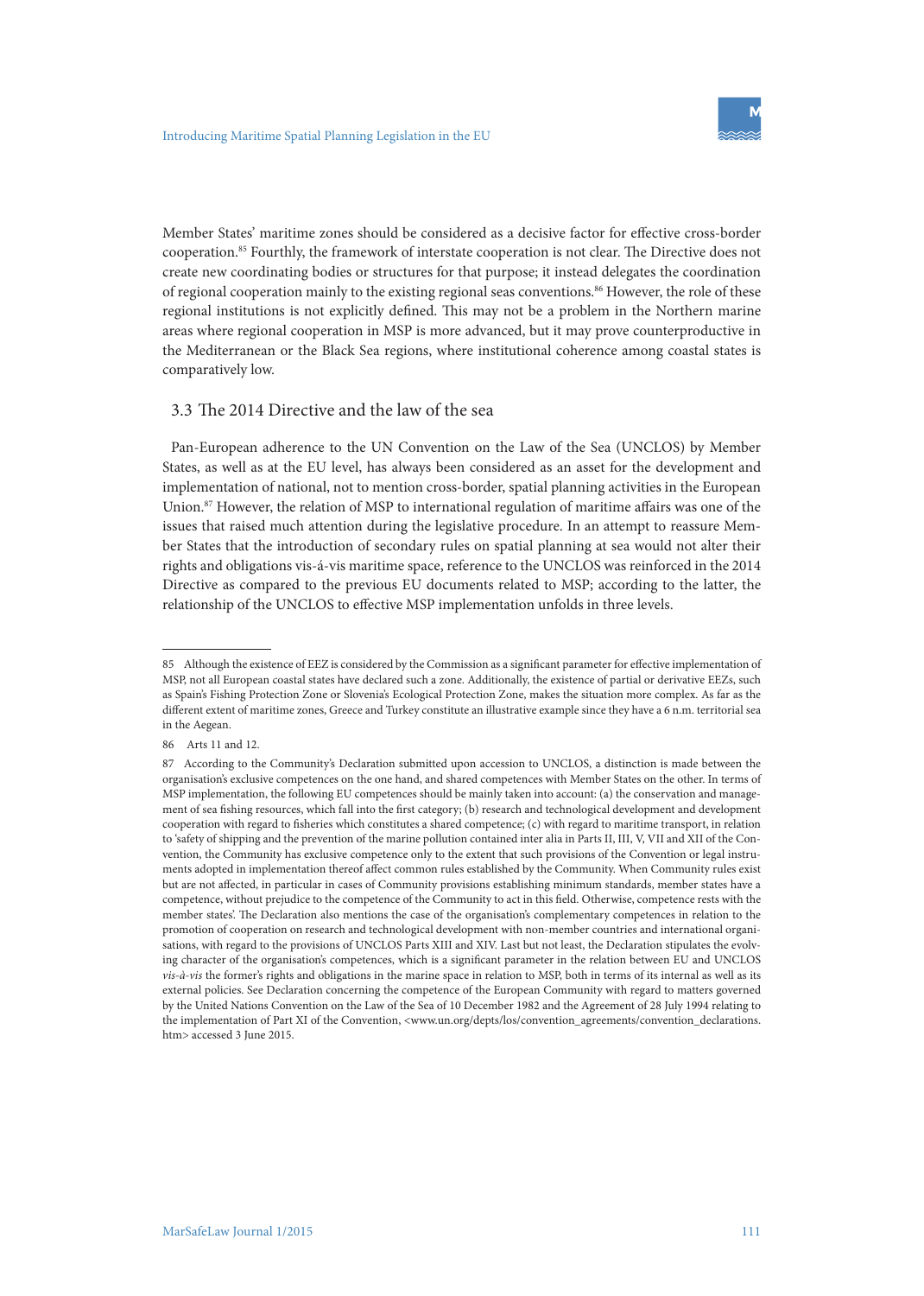

First of all, as far as the concept of integrated management, a constituent part of MSP, is concerned, the Directive is in line with the UNCLOS' comprehensive approach to the 'problems of the ocean space', which 'are closely interrelated and need to be considered as a whole'.88

Secondly, as far as Member States' MSP jurisdiction<sup>89</sup> is concerned, the Directive recognises the UNCLOS' role on the spatial allocation of rights and duties of states at sea, since it stipulates that '[p]lanning of ocean space is the logical advancement and structuring of the use of rights granted under UNCLOS and a practical tool in assisting Member States to comply with their obligations'*.* 90 Thus, Member States will have to furnish spatial plans to be applied in the 'marine waters'91 defined as 'waters, the seabed and subsoil on the seaward side of the baseline from which the extent of territorial waters is measured extending to the outmost reach of the area where a Member State has and/ or exercises jurisdictional rights, in accordance with the UNCLOS',<sup>92</sup> while it is explicitly mentioned that EU MSP legislation 'shall not affect the sovereign rights and jurisdiction of Member States over marine waters which derive from relevant international law, particularly UNCLOS.<sup>93</sup> In this context, reference is also made to the fact that the application of this Directive 'shall not influence the delineation and delimitation of maritime boundaries by the member states in accordance with the relevant provisions of UNCLOS'.94

Thirdly, the MSP philosophy of 'enhanced' cross-border cooperation<sup>95</sup> is in line with the UNCLOS' provisions on bilateral, regional and international cooperation;<sup>96</sup> this is evident in the conditions stated in the Directive for the cooperation among Member States and between Member States and third states. It should also be mentioned that in the case of cooperation with third states, reference to international law in general (and not strictly to the UNCLOS) implies both conventional and customary law; this stipulation is intentional, taking into account the fragmented institutional landscape due to the non-uniform participation of coastal states in the various international instruments, including the UNCLOS, in the different EU maritime regions.

# 4. Concluding remarks

88 Preambular clause (3).

<sup>89</sup> See (n 18).

<sup>90</sup> Prambular clause (7).

<sup>91</sup> Art 2(1).

<sup>92</sup> With the exception of waters adjacent to the countries and territories mentioned in Annex II to the Treaty and the French Overseas Departments and Collectivities. Art 3(4) of the MSP Directive makes direct reference to the definition of 'marine waters' provided in Art 3(1a) of the Marine Strategy Directive.

<sup>93</sup> Art 2(4).

<sup>94</sup> ibid.

<sup>95</sup> Art 1(2).

<sup>96</sup> Art 118 on the cooperation of states in the conservation and management of living resources, Art 123 on the cooperation of states bordering enclosed or semi-enclosed seas, Art 129 on the cooperation in the construction and improvement of means of transport, Art 197 on cooperation on a global and regional level constitute illustrative examples.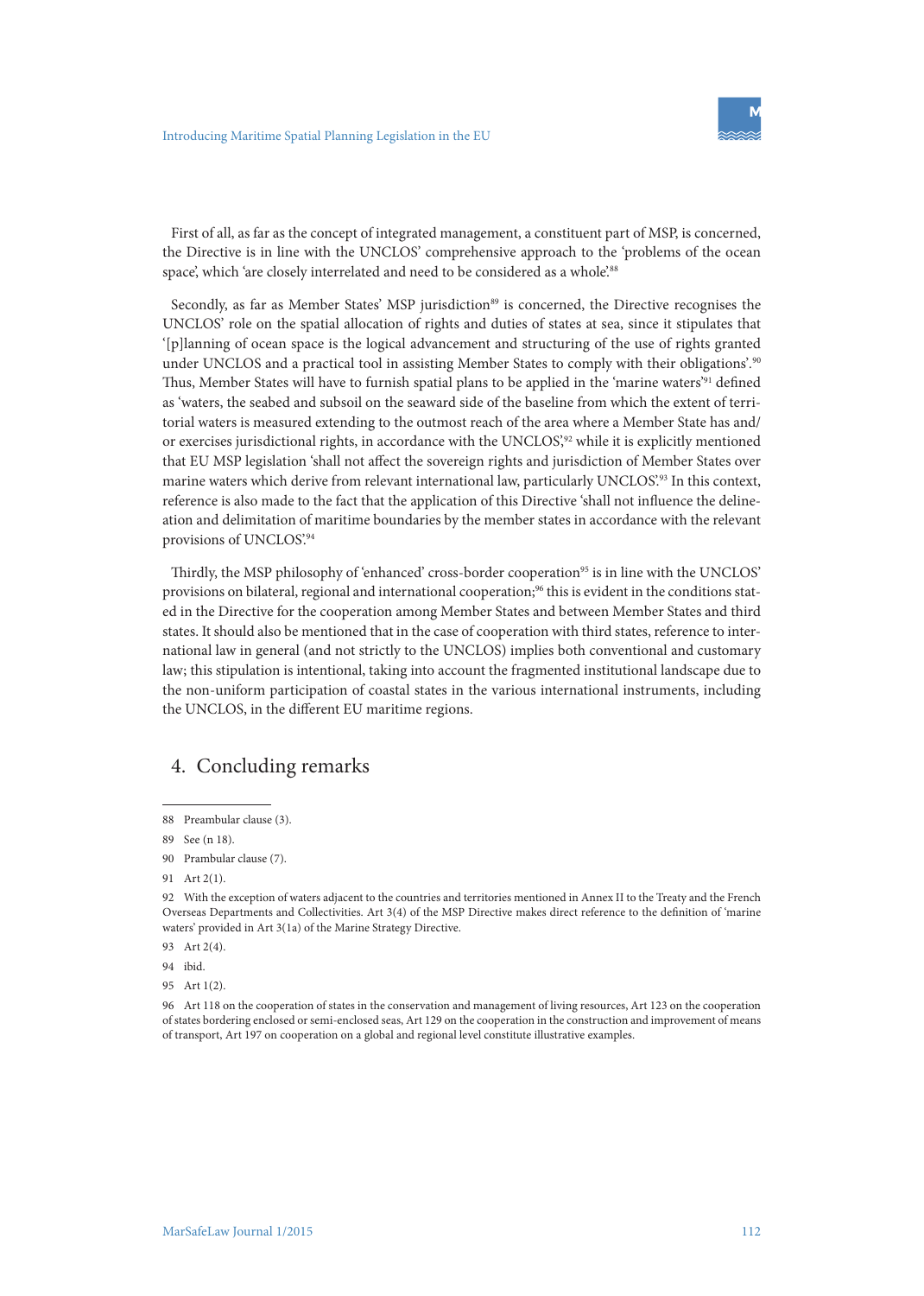

Making MSP a legal obligation for Member States will definitely enhance uniformity in both the perception and the implementation of sea management in the different European sea basins. Member States will have to furnish spatial plans in a specified timeframe and in a concise form, taking into account the minimum requirements for spatial planning set out by the Directive discussed above. From an institutional standpoint, MSP will become an issue of scrutiny for the EU bureaucratic (on behalf of the Commission), parliamentary (on behalf of the Parliament)<sup>97</sup> and judicial (on behalf of the EU Court) branches.

Another interesting element is the institutionalisation of public involvement in information and decision-making procedures. Reference to the latter in the Directive's corpus is quite general, allowing states to choose the appropriate channels of communication; it also leaves room for accommodating different information and consultation standards and procedures foreseen in EU legislation. In the second case, stakeholders' involvement may transcend conventional information and consultation processes at the national level and involve cross-border processes, enhancing regional scrutiny, on an ad hoc basis, on MSP development and implementation.

As far as the content of the plans is concerned, the Directive, although prioritising economic activities, introduces a significant novelty, since it builds upon an enlarged perception of the ecosystem-based approach, by linking the traditional environmental-social-economic triptych to safety. However, reference to safety covers only accidental risks, leaving aside security issues that are related to acts committed with criminal intent (terrorism and other crimes at sea); thus, security issues' lacuna in the Directive needs to be filled, taking into account the growing instability and extremism, especially in areas in the broader European neighbourhood.

Additionally, the future prospects of MSP, as well as the role of the EU in the broader context of international initiatives in this domain, should not be undermined. First of all, during the last several decades, we have witnessed a systematic effort of states to expand their jurisdiction in the marine space, with the EEZ declarations in the Mediterranean Sea and the increase of claims submitted to the Commission on the Limits of the Continental Shelf constituting illustrative examples. Since states' competence in relation to MSP depends on the nature and the extent of maritime zones falling under their jurisdiction, MSP implementation is anticipated to continue to expand at least spatially in the years to come.

Secondly, the 2014 Directive constitutes the first international, albeit regional, legal framework for MSP. However, it is expected to have an impact on third states' legislation for the conduct of sea management plans through the accession or association processes as well as the prospects within the framework of the European Neighborhood Policy architecture. Moreover, the international dimension of EU maritime policy and the role of the organisation in shaping future initiatives related to ocean governance tools, such as MSP, should also be considered. The European Commission has recently launched a consultation in order to formulate its future policy on international ocean gov-

97 Art 14(2).